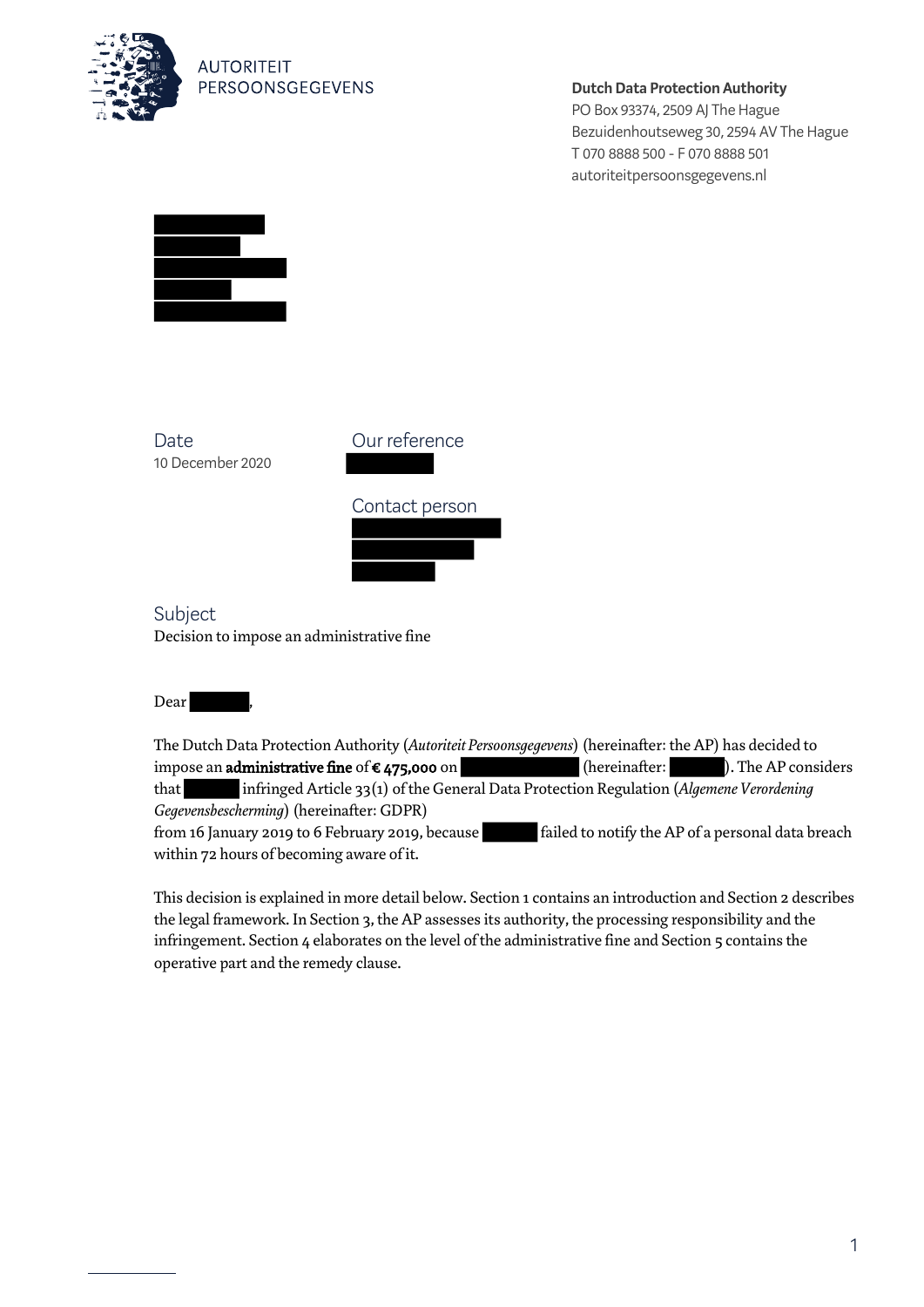

Our reference

# 1.Introduction

1.1 Legal entities concerned

 is a private limited liability company with its registered office at was incorporated on and entered in the register of the Chamber of Commerce under number **1976** . Provides an online platform through which such as accommodations, can offer their products and services and users of the platform can then reserve these products and services.

is, through various Dutch and English legal entities, an indirect 100% subsidiary of

., which is listed on the American NASDAQ Stock Market. In 2019, had a sales volume of USD 15.1 billion (EUR 13,727,410,000) and a net result of USD 4.9 billion (EUR 4,454,590,000) according to its public and consolidated financial statements.

# 1.2 Reason for this investigation

On 7 February 2019, reported a personal data breach to the AP. An unknown third party had gained access to a reservation system of by pretending to be an employee of to various accommodations. As a result, the personal data of various data subjects who had made hotel reservations via the platform were compromised. Because indicated on the notification form that it had discovered the personal data breach on 10 January 2019, the AP commenced an investigation into 's compliance with Article 33(1) of the GDPR.

## 1.3 Course of the investigation

By letter dated 12 February 2019, the AP sent a request for information to . This request was also sent by e-mail dated 26 February 2019.

On 27 February 2019, provided substantive information in connection with the aforementioned personal data breach notification.

By letter dated 1 March 2019, responded in writing to the request for information of 12 February 2019.

By letter dated 6 March 2019, the AP sent an additional request for information to .

By letter dated 13 March 2010, responded in writing to the request for information of 6 March 2019.

By e-mail dated 19 March 2019, the AP sent an additional request for information to .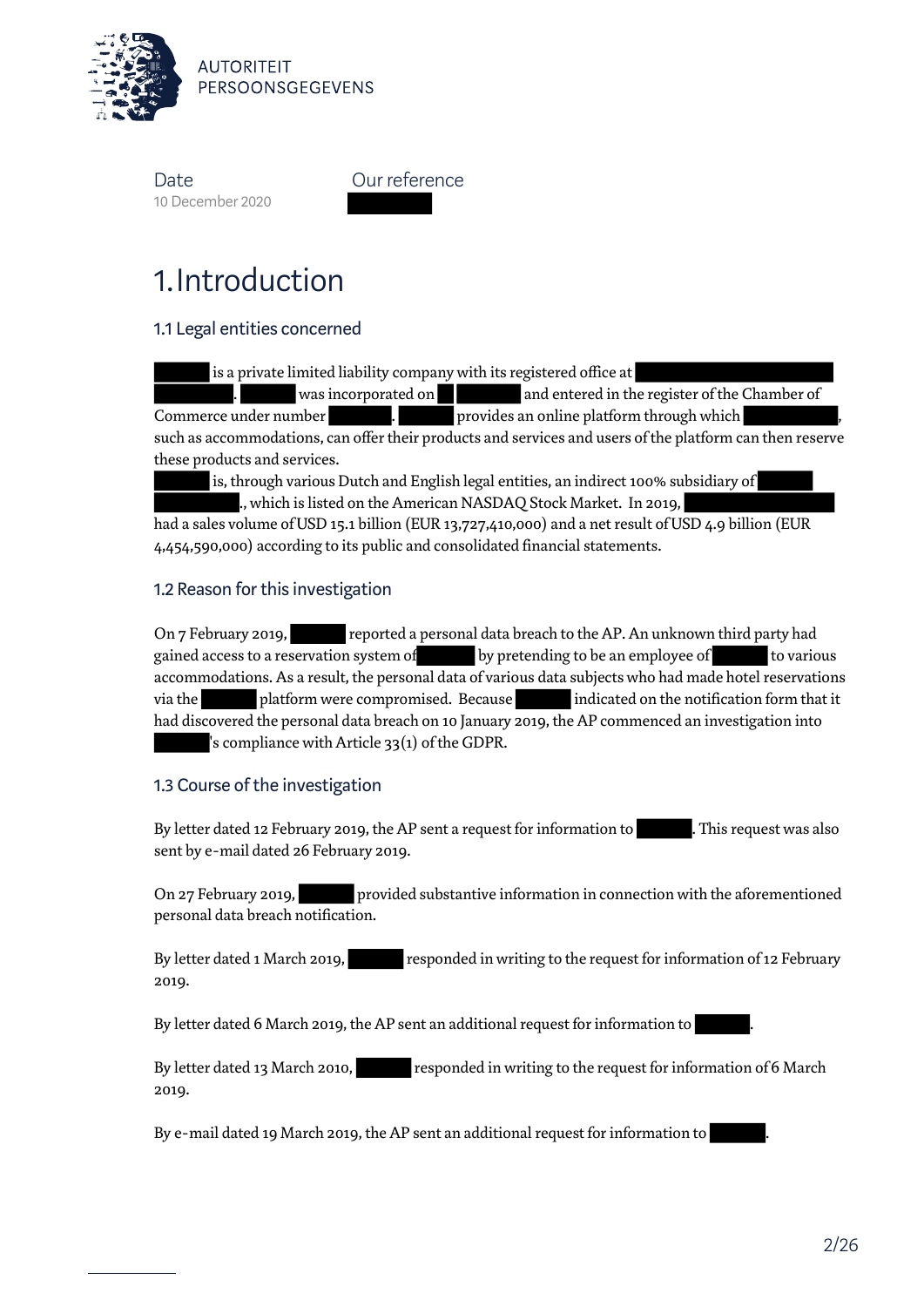

Our reference

By e-mail dated 19 March 2019, sent the requested information and an additional document to the AP.

Due to the cross-border nature of the case, the AP informed the other supervisory authorities of the case on 19 March 2019, informing them that the AP would act as lead authority since the head office of is located in the Netherlands.

By letter dated 16 July 2019, the AP informed of its enforcement intention and provided it with the investigation report, thereby giving the opportunity to express its views. By letter dated 3 September 2019, expressed its views in writing with regard to this intention and the report on which it is based.

On 23 October 2020, the AP submitted a draft decision to the relevant supervisory authorities in conformity with Article 60 of the GDPR. No objections to this decision have been received.

# 2.Legal framework

# 2.1 Scope of the GDPR

Pursuant to Article 2(1) of the GDPR, this decision applies to the processing of personal data wholly or partly by automatic means and to the processing of personal data which form part of a filing system or are intended to form part of a filing system.

Pursuant to Article 3(1) of the GDPR, this decision applies to the processing of personal data in the context of the activities of an establishment of a controller or a processor in the Union, regardless of whether the processing takes place in the Union or not.

In this decision, pursuant to Article 4 of the GDPR, the following terms have the following meanings: 1. "Personal data": any information relating to an identified or identifiable natural person (data subject); [...].

2. "Processing": any operation or set of operations which is performed on personal data or on sets of personal data, whether or not by automatic means [...].

7. "Controller": the [...] legal person [...] which, alone or jointly with others, determines the purposes and means of the processing of personal data; [...].

12. "Personal data breach": a breach of security leading to the accidental or unlawful destruction, loss, alteration, unauthorised disclosure of, or access to, personal data transmitted, stored or otherwise processed;

23. "Cross-border processing": […] b) processing of personal data which takes place in the context of the activities of a single establishment of a controller [...], but which substantially affects or is likely to substantially affect data subjects in more than one Member State.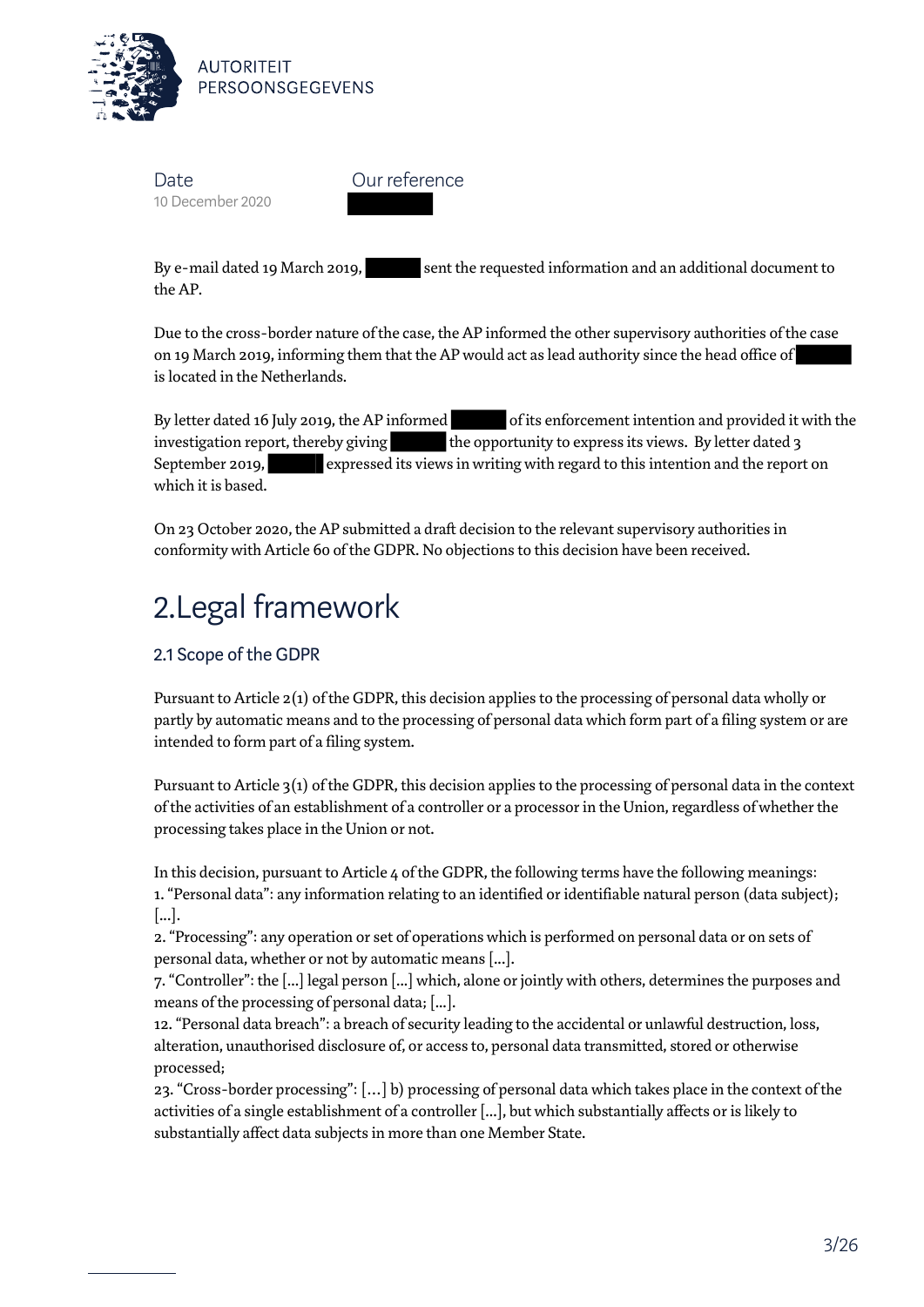

Our reference

# 2.2 Notification of a personal data breach

Pursuant to Article 4(12) of the GDPR, a "personal data breach" means: a breach of security leading to the accidental or unlawful destruction, loss, alteration, unauthorised disclosure of, or access to, personal data transmitted, stored or otherwise processed.

Pursuant to Article 33(1) of the GDPR, a controller shall without undue delay and, where feasible, not later than 72 hours after having become aware of it, notify the personal data breach to the supervisory authority competent in accordance with Article 55, unless the personal data breach is unlikely to result in a risk to the rights and freedoms of natural persons (...). If the notification to the supervisory authority is not made within 72 hours, it must be accompanied by the reasons for the delay.

# 2.3 Competence of the lead supervisory authority

Pursuant to Article 55(1) of the GDPR, each supervisory authority shall be competent for the performance of the tasks assigned to and the exercise of the powers conferred on it in accordance with this Regulation on the territory of its own Member State.

Pursuant to Article 56(1) of the GDPR, and without prejudice to Article 55, the supervisory authority of the main establishment or of the sole establishment of the controller (...) shall be competent to act as lead supervisory authority for the cross-border processing carried out by that controller (...) in accordance with the procedure provided in Article 60.

# 3.Assessment

## 3.1 Competence of the AP

In this case, the processing of personal data by had a significant impact on data subjects in more than one Member State.<sup>1</sup> This constitutes cross-border processing within the meaning of Article  $4(23)(b)$ of the GDPR. Since 's main establishment is in , the AP determines that it is competent to act as the lead supervisory authority in accordance with Article 56 of the GDPR.

## 3.2 Processing of personal data

According to Article 4(1) of the GDPR, personal data means any information relating to an identified or identifiable natural person (data subject). An identifiable natural person is one who can be identified, directly or indirectly, in particular by reference to one or more factors specific to the physical or physiological identity of that natural person.

 $\overline{\phantom{0}}$ 

<sup>1</sup> See paragraph 3.4.2.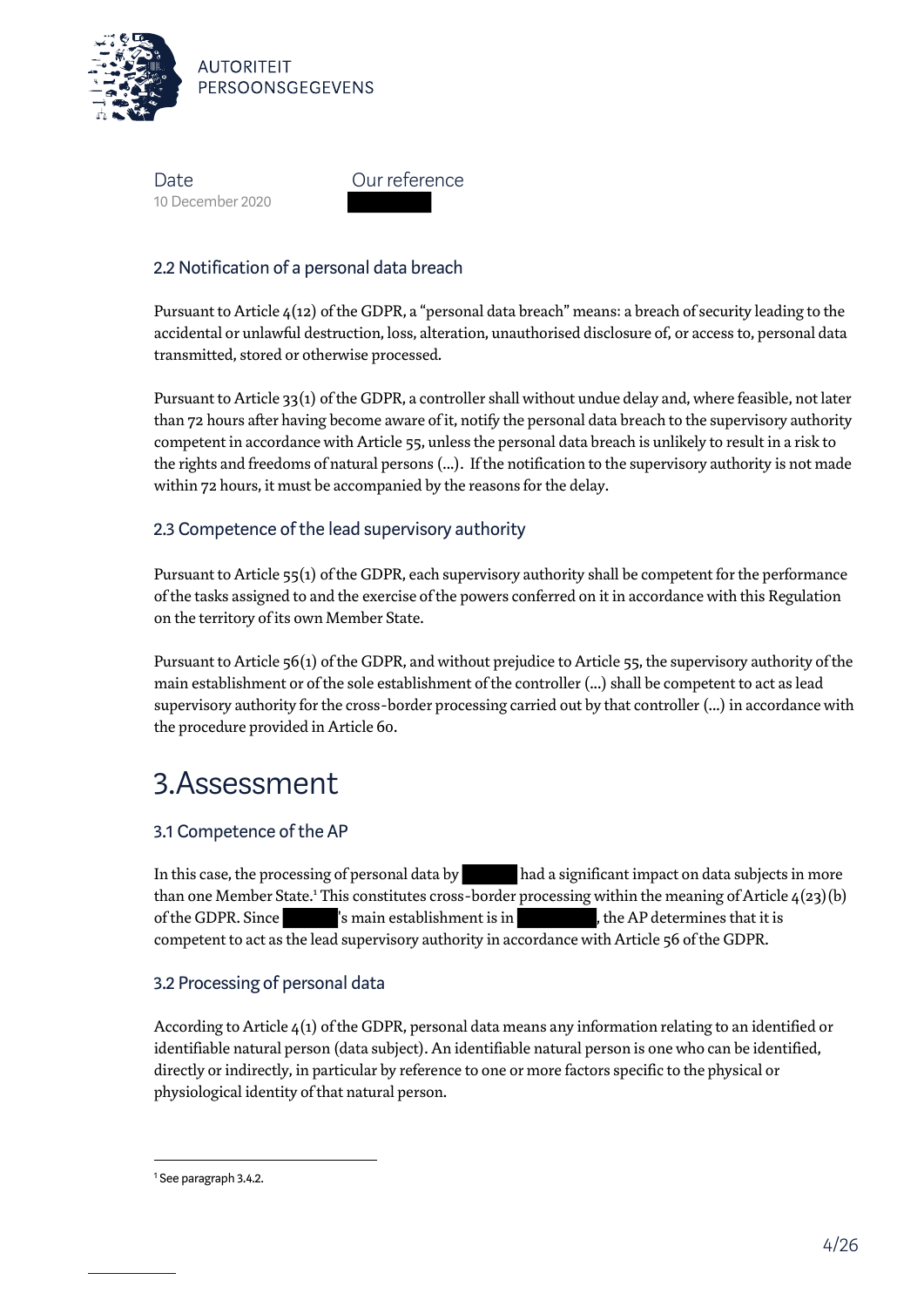

Our reference

Article 4(2) of the GDPR defines the concept of processing as any operation or set of operations performed on personal data, such as the collection, recording, storage, retrieval, consultation or use of such data.

offers an online booking platform through which , such as accommodation providers and other providers, can offer accommodation, flights, rental cars and day trips to users. Through the platform, users can search for and make reservations for accommodation and day trips. When making a reservation through the platform, a data subject enters personal details such as his/her contact, reservation and payment details. then provides the details of this reservation to the via Extranet.<sup>2</sup> 's Extranet is an online administrative dashboard with secure access. In addition to access to reservation details in the Extranet, have access to all information displayed on the page at , including payment options and policies. To gain access to the Extranet, a must enter a username, password and a two-factor authentication pin code. When it has logged on to the , a can consult the necessary reservation details of the guests.

 called in its Security Team in response to the breach, which found that an unknown third party had gained access to 's Extranet. The findings of the Security Team have been recorded in a Security Incident Summary report. The Security Incident Summary report dated 28 February 2019, which is included in the file, shows that the following details of guests that were stored in the Extranet were compromised: first name, surname, address, telephone number, check-in and check-out date, total price, reservation number, price per night, any correspondence between the accommodation and the guest and, with regard to 283 data subjects, their credit card details including the card verification code of 97 of these data subjects.<sup>3</sup>

The reported breach of personal data by therefore includes names, addresses, telephone numbers and credit card details of hotel guests. As this concerns information on identified or identifiable natural persons, the aforementioned data can be considered as personal data as defined in Article  $4(1)$  of the GDPR.

The AP has determined that personal data is processed through the Extranet: these data are recorded, stored and further accessed through the Extranet. All the processing on the Extranet constitutes the processing of personal data as defined in Article 4(2) of the GDPR.

## 3.3 Controller

l

In the context of the question of who can be held responsible for an infringement of the GDPR, it is necessary to determine who can be considered as the controller as defined in Article 4(7) of the GDPR. It is important to ascertain who determines the purpose and means of processing personal data, which in this case is the processing of personal data of data subjects using the platform.

<sup>2</sup> File document 1: notification of a personal data breach 7-2-2019, p3.

<sup>&</sup>lt;sup>3</sup> File document 9, steplies to requests for information, Appendix 5.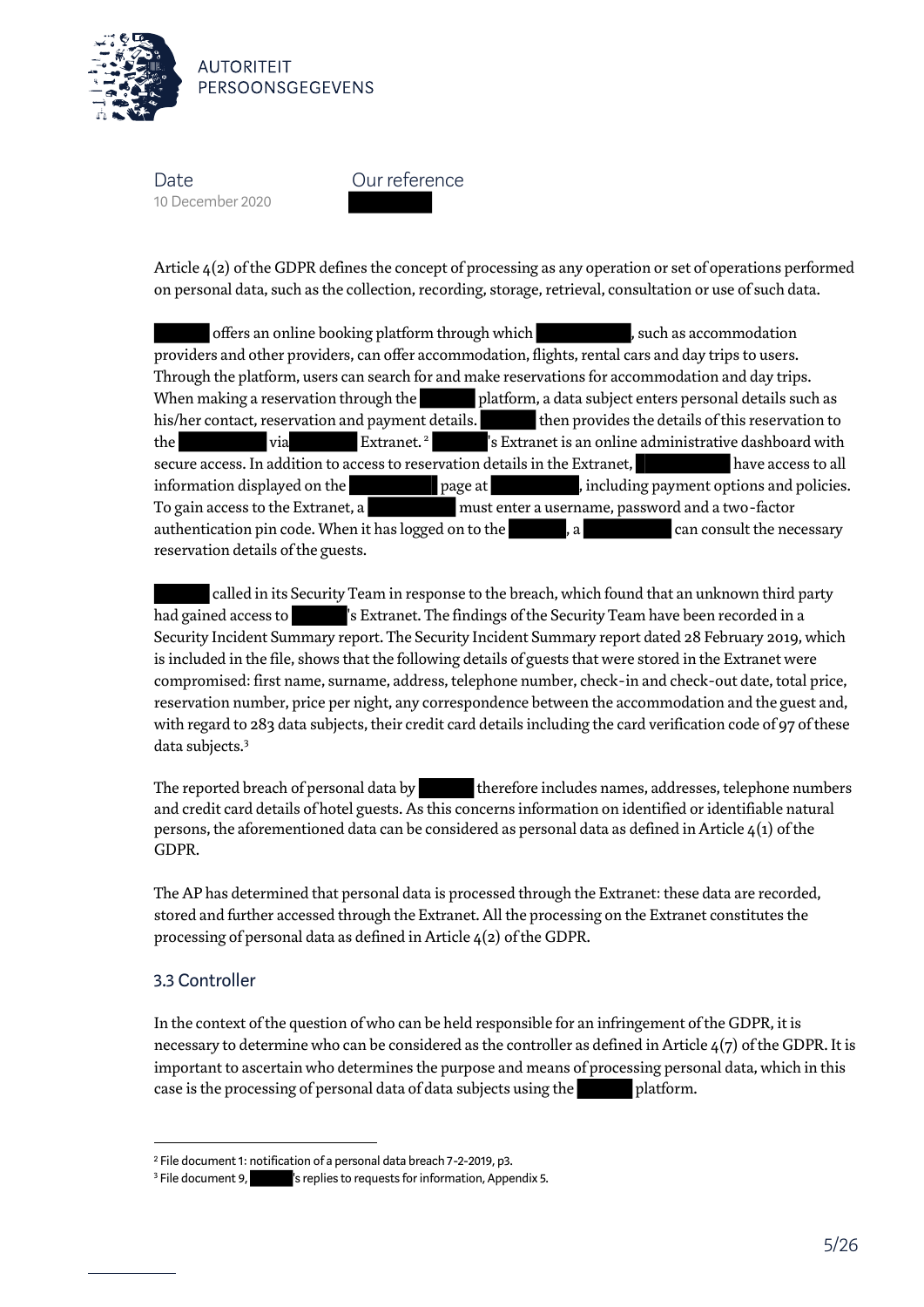

Our reference

The AP is of the opinion that determines the purpose and means of processing personal data relating to reservations made via .com and then processed via 's Extranet. The AP explains this as follows.

's Privacy Statement, as posted on its website, details the personal data processed by and the reasons why and the manner in which these data are processed. The Privacy Statement mentions that shares data with third parties, including the . The fact that the data is shared with the via the Extranet is demonstrated by 's notification of the breach on 7 February 2019 and the views expressed by .<sup>4</sup> The Privacy Statement also explicitly states that the processing of the aforementioned personal data is performed by  $\qquad \qquad (\qquad$ Netherlands).<sup>5</sup>

In addition, implements security for the Extranet by taking security measures for access control such as the two factor authentication, the code for which is also generated by .<sup>6</sup> In addition to other security measures, has set up a data breach notification procedure for incidents involving the Extranet.<sup>7</sup>

On the basis of the above, the AP therefore ascertains that determines the purpose and means of the processing of personal data relating to reservations made through least left is platform and processed via the Extranet (a system used and managed by ).

On the one hand, has argued that it is the controller with regard to customer data processed in connection with its platform. $8$  On the other hand,  $\qquad \qquad$  states that  $\qquad \qquad$  act as the controller for the customer data made available through the Extranet and that does not consider itself responsible for data processing activities of

The fact that can also (physically) process personal data on the Extranet, does not alter the fact that is responsible for the processing of personal data on the Extranet. This means that it is also responsible for what happens to the personal data on the Extranet. Surfament is therefore unfounded.

The fact that also sees itself as the processor of personal data processed through the Extranet is also demonstrated by the fact that notified the AP of the personal data breach on 7 February 2019 and that expresses in its views that it is the controller in respect of customer data processed through its platform.<sup>10</sup>

<sup>4</sup> File document 20: investigation report, marginal 17 ff., views expressed in marginal 2.3 ff.

<sup>&</sup>lt;sup>5</sup> Under the heading 'Who is responsible for the processing personal data on the and how to reach us'.

<sup>6</sup> Views expressed, marginal 2.5.

<sup>7</sup> Views expressed, marginals 2.6, 3.2 and 3.3.

<sup>8</sup> Views expressed, marginal 2.2.

<sup>9</sup> Views expressed, marginal 2.3.

<sup>10</sup> Views expressed, marginal 2.2.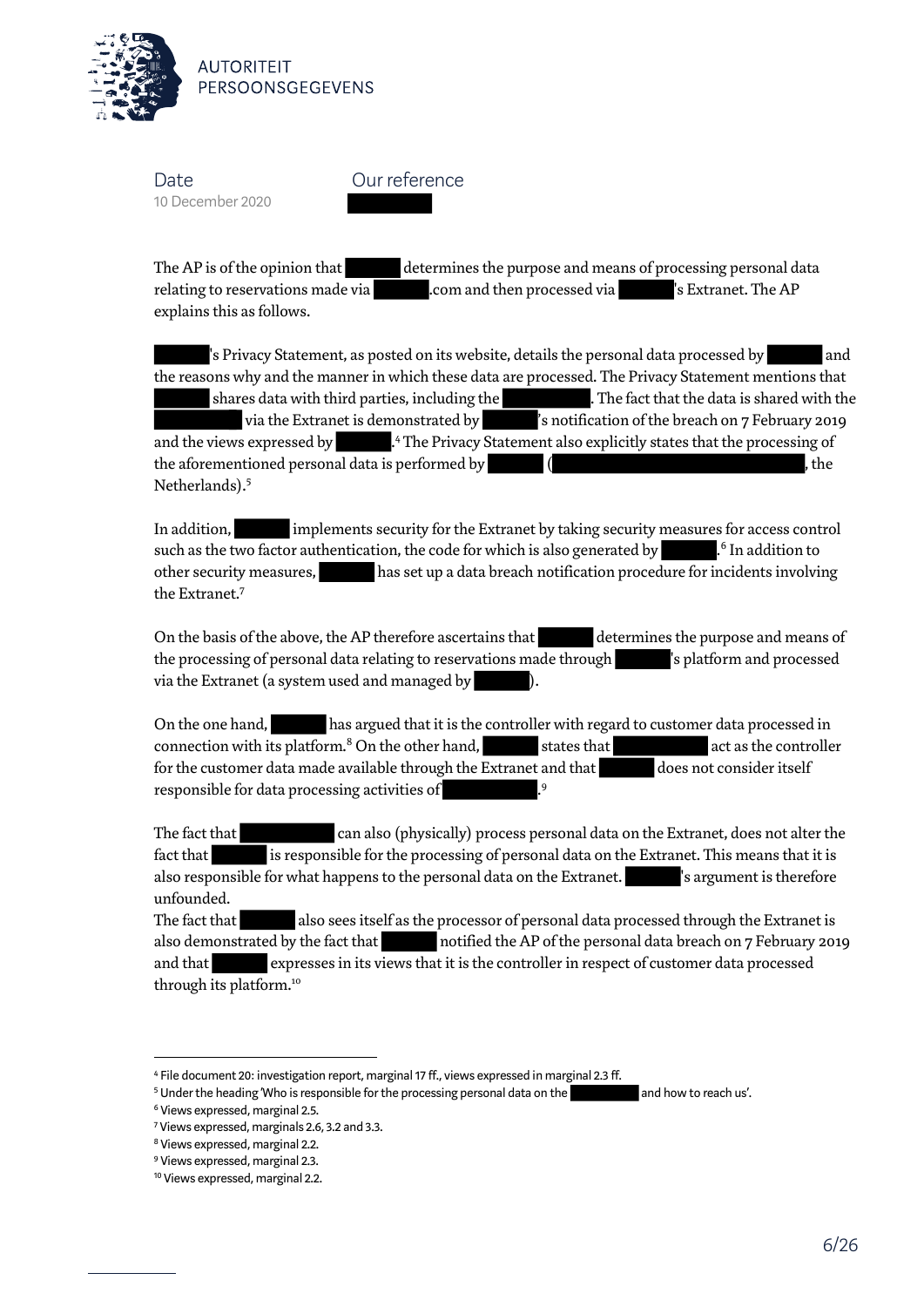

Our reference

On the basis of the above, the AP ascertains that is the controller within the meaning of Article 4(7) of the GDPR.

# 3.4 Infringement of breach notification obligation

#### 3.4.1 Introduction

Article 33(1) of the GDPR provides that in the case of a personal data breach, the controller shall without undue delay and, where feasible, not later than 72 hours after having become aware of it, notify the personal data breach to the supervisory authority competent (...), unless the personal data breach is unlikely to result in a risk to the rights and freedoms of natural persons. If the notification to the supervisory authority is not made within 72 hours, it must be accompanied by the reasons for the delay.

In this section, the AP will first outline the facts and then assess whether should have reported the personal data breach to the supervisory authority in a timely manner.

#### 3.4.2 The facts

#### *9 January 2019*

On 9 January 2019, an  $11(I)$  in the United Arab Emirates informed a by e-mail that a guest had complained that they had been contacted by an unknown party posing as an employee of the accommodation with a report that their credit card was not working and whether the guest wanted to provide his date of birth or other bank card details so that a reserved overnight stay could be paid for. In his e-mail message to , the accommodation manager asked investigate the incident since the accommodation does not have access to customers' e-mail addresses via the Extranet and he thinks that there is probably a data breach at because the unknown party was aware of the reservation made at the accommodation through values is platform.

E-mail of 9 January 2019 18:00 hours

#### *"Good Afternoon […],*

*We received a complaint from a guest stating that he had provided his personal information and credit card information to a 'stranger' posing as a Reservations employee of our property […]. In the 1st attachment a person by the name of ' ' had directly email the guest (from a Hotmail account) requesting his credit card and personal info to pay for his booking. We are not sure if the guest had sent the details over. We got to know when someone from called the property to check if anyone had sent the email. We contacted the guest via the phone number listed in the reservation form – he forwarded the ' ' email to us. As we do not get guest email address from the extranet, the issue here is likely to be from . We don't know how this ' ' managed to get hold of the guest email and that he had made a booking at our property from . Can you review and share the outcome with us. Guest has the perception and understanding that we had leaked the information which is not true. Our brand confidence is at stake here, so is .*

*Kind Regards […]"*

<sup>11</sup> In other words: a

 $\overline{\phantom{0}}$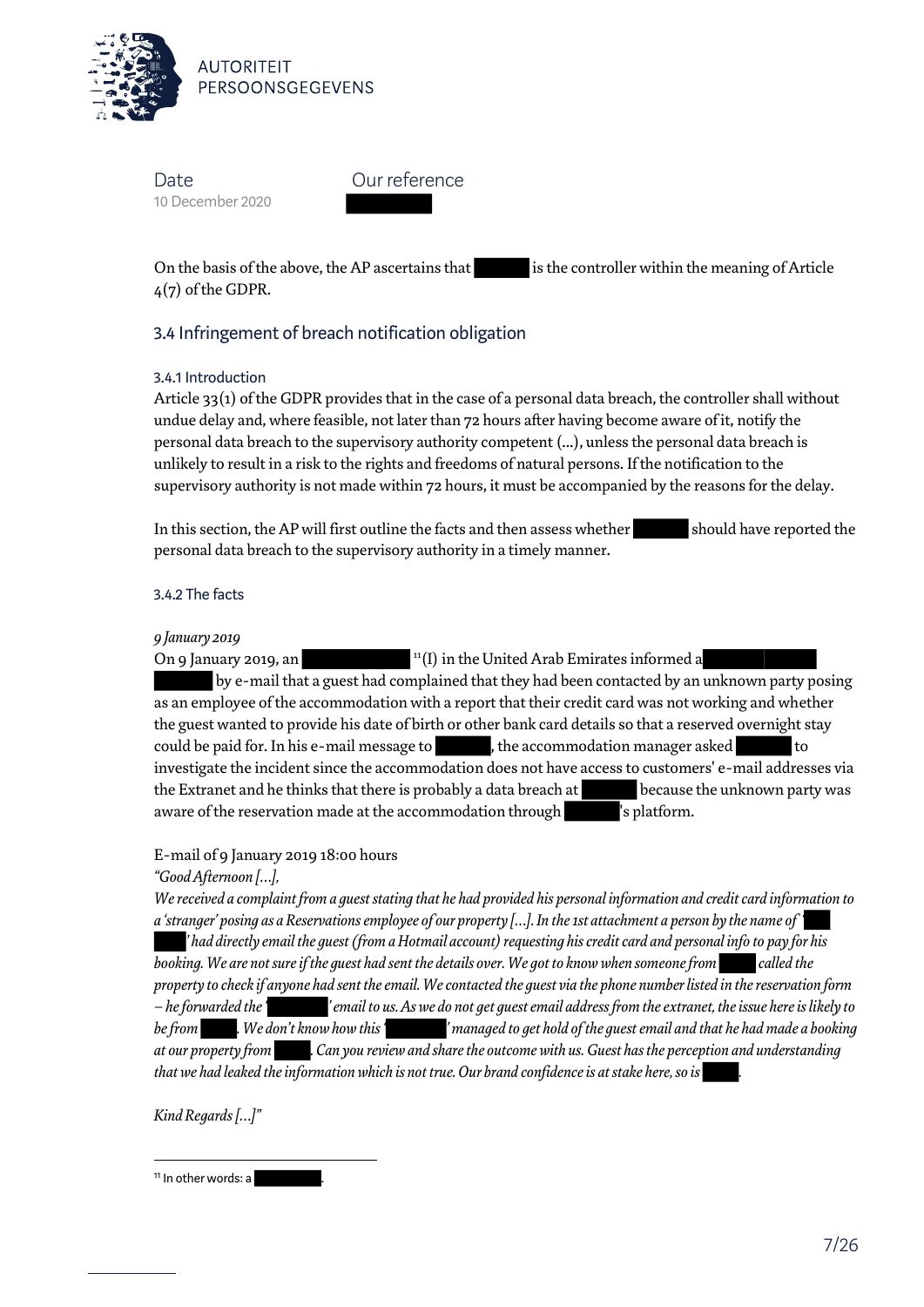

Our reference

The e-mail that the data subject received from the unknown third party was attached to this e-mail. It appears from this e-mail that the unknown third party was trying to obtain personal and/or payment details using the reservation details of the data subject.

E-mail of 8 January 2019 22:32 hours

*"Dear sir*

*My name is […] and this email is regarding your booking in out hotel. We got your email address from your office actually sir your bank card is not working. Ever time we attempted the payment it on terminal it is asking for card holder date of birth. Kindly provide us with your date of birth or a different card no so we can take the initial deposit of 1 night in order to guarantee the booking the rate for 1st night is 450 emarati dirhams.*

*Many thanks […] Reservations department"*

#### *13 January 2019*

On 13 January 2019, the same accommodation (I) informed the abovementioned

 that the same type of complaint has been received from another guest. An unknown party had made itself known to the guest - this time by telephone - on behalf of , trying to obtain his credit card and personal details.

E-mail of 13 January 2019 10:18 hours

*"Subject: RE: [External Fraud] / Leaked Guest Information / URGENT Hi […] We receive a complaint from another guest…this time someone claiming to be from (UK number) called the guest and was trying to get his cc and personal details for 1 night charge.* 

*I am not sure if the guest provided his details, but he contacted us which we clarified the same (similar clarification as our 1st case). We had requested the guest to call instead.*

*We had taken precautions by changing all our logins (for those who has access) last week Thursday. Booking no. […]*

*Regards*

*20 January 2019*

On 20 January 2019, accommodation I reported that a third guest had complained that he had been contacted by telephone asking for his credit card details to be passed on. The accommodation manager informed 's that, given the seriousness of the situation, the issue will be forwarded to the head office.

E-mail of 20 January 2019 17:14 hours *"Subject: RE: [External] Fraud / Leaked Guest Information /URGENT*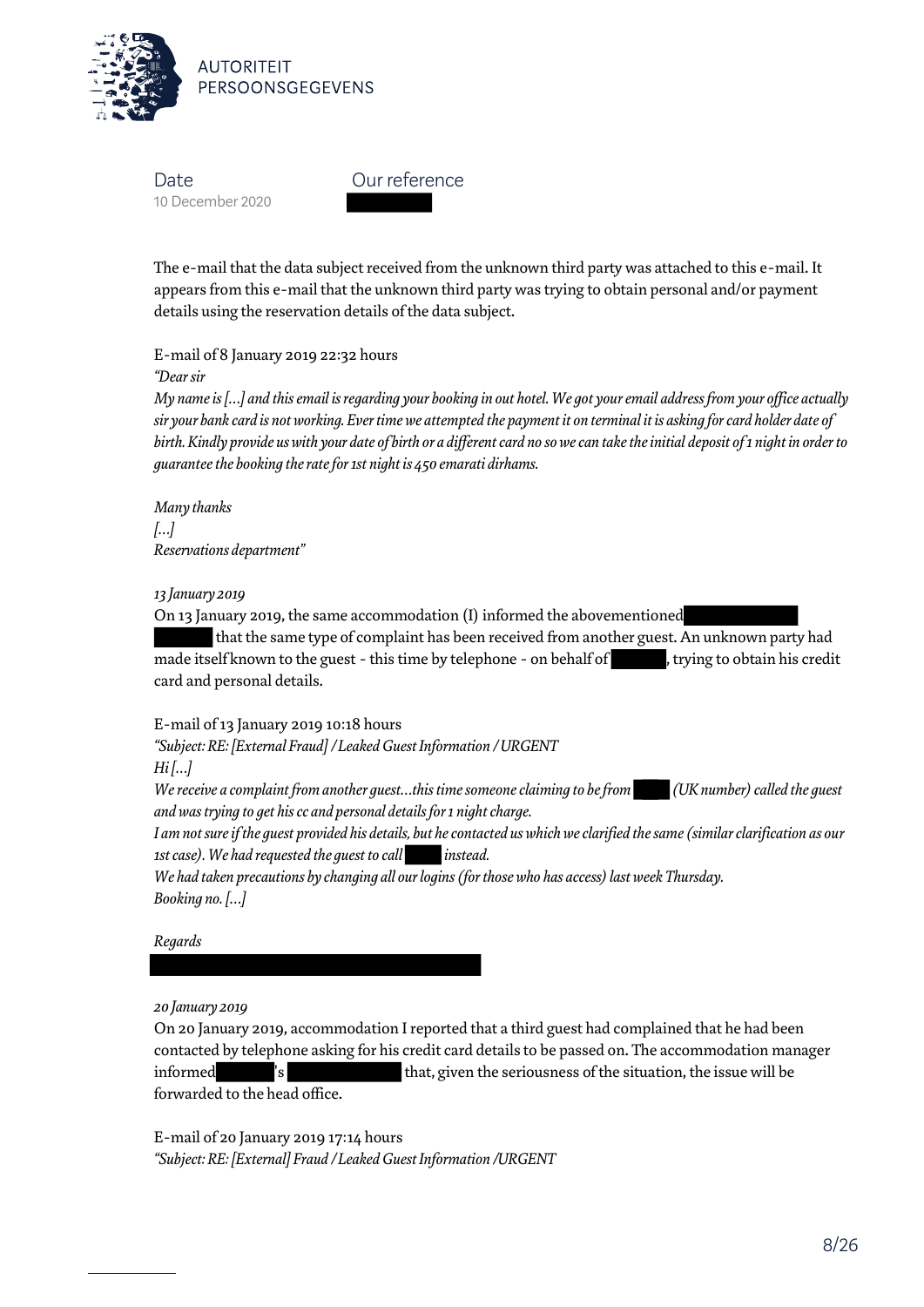

**AUTORITEIT** PERSOONSGEGEVENS

**Date** 10 December 2020

Our reference

*[…] Hi […]*

*We receive another complaint from a guest about someone calling them to get cc details. Below is his booking – we have advised him to contact .*

*As it looks serious now, we are escalating the issue to our head office in Singapore.*

*Kind regards,*

*[…]*

Also on 20 January 2019, a second accommodation reported to that there is "an alarming situation with reservations". Several guests who had booked through were contacted by telephone with the request to provide their credit card details. This accommodation also asked the to investigate.

E-mail of 20 January 2019 11:35 hours

*"Good morning […]*

*We have an alarming situation with reservations. The last couple of days, we have guests reserved through , contacting us to inform us that someone from our in-house reservations department called them to get their credit card details for their reservations. The person who calls the guests knows their reservation details (arrival/departure etc.). Attached and below you can find more details about this matter.*

*We have already changed the password as well as my own password.*

*Can you please look into this?*

*Thank you, […]* 

l

It is 's policy that suspicions and reports of incidents must be forwarded immediately to Security Team.<sup>12</sup>

's who had been informed by the accommodations of fraudulent acts by an unknown third party informed solid is Security Team on 31 January 2019.

On 4 February 2019, Security Team completed its initial investigation and concluded that 's Privacy Team should be informed. The findings of the investigation by the Security Team are

recorded in the aforementioned Security Incident Summary Report dated 28 February 2019.<sup>13</sup>

This investigation by the Security Team revealed that 40 accommodations in the United Arab Emirates had been the victim of social engineering fraud, whereby the personal data of 4,109 data subjects may have been compromised. An unknown third party pretended to be an employee of on the telephone in order to obtain the username, password and two-factor authentication code (2FA) of the accommodation.

<sup>12</sup> See file document 15, Reply to request for information with regard to internal policy documents on data breaches.

<sup>&</sup>lt;sup>13</sup> File document 9, **inco and is replies to requests for information**, Appendix 5.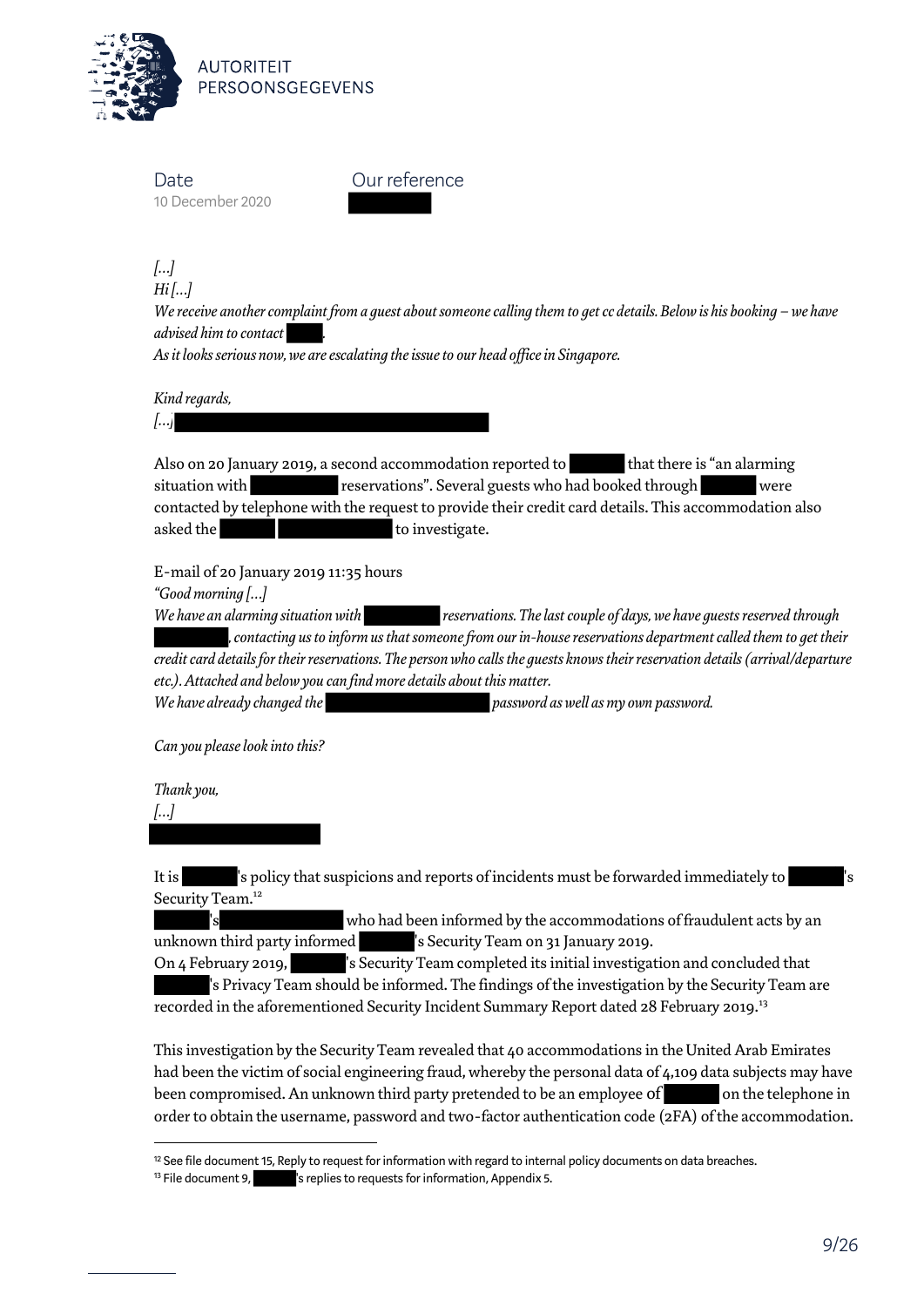

Our reference

This information allowed the third party to log onto 's Extranet which contains reservation details of guests. The Security Team has determined that the starting date of the security incident was 19 December 2018. The data subjects were from Europe (including the United Kingdom, France, Ireland, Switzerland, Belgium, the Netherlands) as well as from other parts of the world (including South Africa, America, Canada and Bahrain).

The personal data concerned included first name, surname, address, telephone number, check-in and check-out date, total price, reservation number, price per night, any correspondence between the accommodation and, with regard to 283 data subjects, their guest and credit card details including the card verification code of 97 of these data subjects.

On 4 February 2019, the Security Team informed 's Privacy Team of the outcome of the investigation. On 4 February 2019, also informed all data subjects.<sup>14</sup>

On 6 February 2019, 's Privacy Team determined that there was a personal data breach that must be reported to the AP.

On 7 February 2019, notified the AP of a personal data breach as defined in Article 33(1) of the GDPR.<sup>15</sup>

#### 3.4.3 Assessment

Article  $33(1)$  of the GDPR provides that in the case of a personal data breach, the controller shall without undue delay and, where feasible, not later than 72 hours after having become aware of it, notify the personal data breach to the supervisory authority competent (...), unless the personal data breach is unlikely to result in a risk to the rights and freedoms of natural persons.

Before the notification is made, therefore, the controller must first assess whether there is a personal data breach. It must then be assessed whether the infringement poses a risk to the rights and freedoms of natural persons.

#### *A personal data breach*

l

As ascertained by the AP in paragraph 3.4.2, an unknown third party accessed states is Extranet and thereby gained unauthorised access to the data processed by concerning reservations of guests at accommodations. also does not dispute the existence of a personal data breach. As a result, the AP ascertains that there is a personal data breach as defined in Article  $4(12)$  of the GDPR.

#### *Risk to the rights and freedoms of natural persons*

Following the unauthorised acquisition of the aforementioned personal data, the unknown third party then attempted to use this personal data to obtain credit card details of guests who had booked via 's online platform. As a result, the AP not only ascertains that the personal data breach is likely to

<sup>14</sup> Notification form and views expressed, marginal 4.4(d).

<sup>15</sup> File document 1: notification of a personal data breach 7-2-2019, p 5.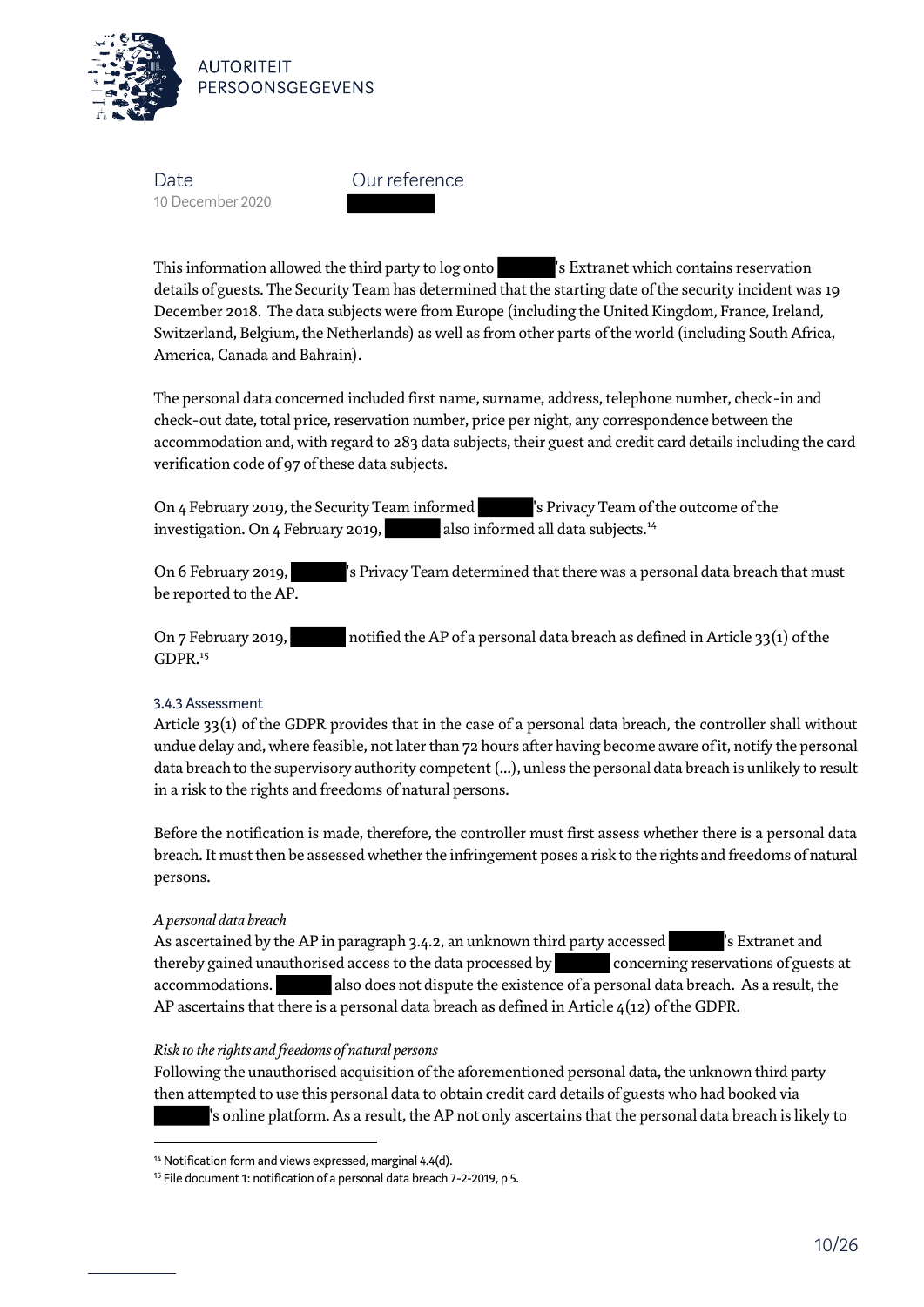

l

Our reference

jeopardise the rights and freedoms of natural persons, but also that this risk has materialised since the unknown third party contacted many, if not hundreds, of data subjects to try to swindle credit card data on improper grounds. As a result of the confidentiality breach of personal data, there was a risk not only of financial damage but also of identity fraud or any other harm. The AP therefore ascertains that the personal data breach posed a risk to the rights and freedoms of natural persons.

#### *Notification to the competent supervisory authority in accordance with Article 55*

In paragraph 3.3 it is established that is the controller. In paragraph 3.1, the AP established that it is competent to act as the lead supervisory authority, in accordance with Article 56 of the GDPR, since 's main establishment is in Amsterdam. notified the AP of the breach on 7 January 2019. In doing so, made the notification to the competent authority in this case, in accordance with Article 55 of the GDPR.

*Notification not later than 72 hours after the controller becomes aware of a personal data breach* The Guidelines on Personal Data Breach Notification under Regulation 2016/679<sup>16</sup> (hereinafter: Guidelines), drawn up by the Article 29 Data Protection Working Party (hereinafter: WP29), explain the notification requirements of the GDPR and provide guidance on how to proceed in the event of various types of breaches.

The precise moment when a controller can be considered to be aware of a particular breach depends on the circumstances of the particular breach. According to the WP29, a controller should be deemed to have become aware of a personal data breach when it has a reasonable degree of certainty that a security incident has occurred which has led to personal data being compromised.

In the opinion of the AP, was aware of the personal data breach in any case on 13 January 2019 and finds as follows.

On 9 January 2019, The State State of the received an initial signal, via an e-mail from a in the United Arab Emirates (accommodation I), that both the data subject and the suspected there had been a personal data breach . The data subject was contacted by e-mail on 8 January 2019 by an unknown third party who was familiar with the reservation made through 's platform and who, on the basis of this reservation information, was trying to obtain additional personal details in order to supposedly arrange payment for an overnight stay. The e-mail of 8 January 2019, which is included in the file, also attached a PDF document with the booking details. Incidentally, this PDF file has not been submitted by and has therefore not been included in the file.

In the opinion of the AP, the aforementioned incident should have been forwarded by (the of) to its Security Team for further investigation since the e-mail in question contained the precise booking details of the data subject and it had also been established that the booking had been made via 's platform. This is even more applicable as the had already come to the conclusion

<sup>16</sup> Guidelines on Personal Data Breach Notification under Regulation 2016/679, Article 29 Data Protection Working Party, last revised and adopted on 6 February 2018, 18/NL WP250rev.01.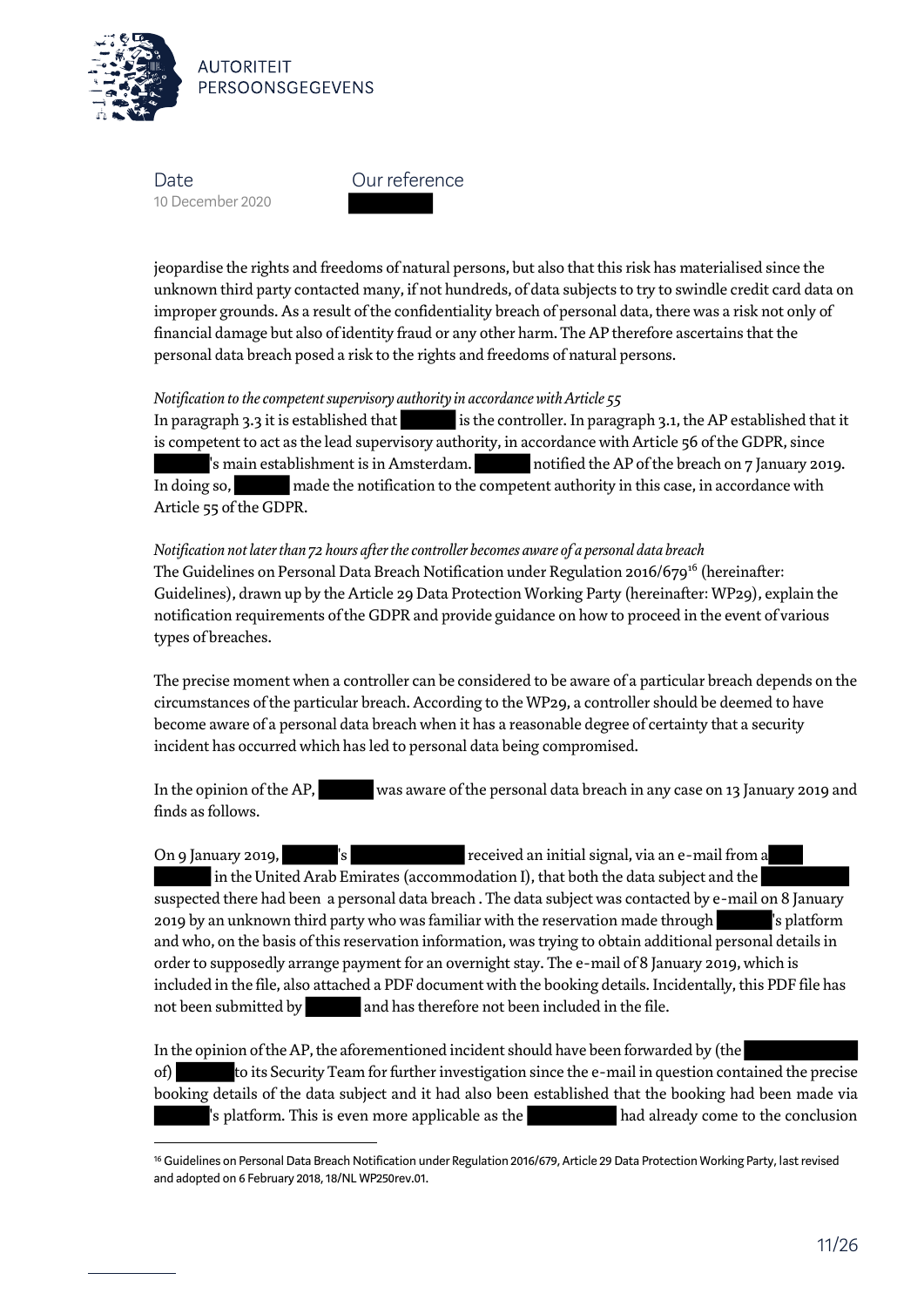

Our reference

that there was a security incident and had already made an initial assessment on the basis of the information at his disposal. This is also evident from the subject of the e-mail mentioned by the accommodation manager: "[External] Fraud / Leaked Guest Information / URGENT". The Security Team could have started an exploratory investigation at this time.

On 13 January 2019, (the same of of of of of of the received a second message from the aforementioned . The data subject in question had been asked for his personal details by telephone by someone posing as an employee of who was aware of the reservation made by the data subject through the platform. In his e-mail to 's , the accommodation manager expressly stated that he considered the incident to be equivalent to the previous incident and again believed that there must be a data breach on 's side.

The AP is of the opinion that is deemed to have knowledge of the personal data breach at least on 13 January 2019, because the above information gave a reasonable degree of certainty that a security incident had occurred that had led to personal data processed by being compromised. In fact, the accommodation manager of the had already concluded that there must had been a security incident involving the Extranet whereby personal data of guests had been compromised.

Given the alarming situation, should have immediately referred the incident to 's Security Team so that the extent of the breach could be investigated, but instead failed to do so until 31 January 2019.

On the basis of the above, the deadline of 72 hours for reporting a breach to the AP, as stipulated in Article  $33(1)$  of the GDPR, started on 13 January 2019. As a result, should have notified the AP of the personal data breach by 16 January 2019 at the latest. It is an established fact that only made this notification on 7 February 2019, i.e. 22 days too late.

The same applies if 20 January 2019 should be adopted as the starting date, which is the date on which another (accommodation II) in the United Arab Emirates reported similar incidents to as accommodation I. In this e-mail, the subject is also highlighted in capital letters: \*\*SECURITY BREACH\*\*. In this case, the personal data breach would have been notified to the supervisory authority 15 days too late.

3.4.4 Views expressed by and response of the AP

#### *Breach notification*

 has primarily argued in its views that no infringement occurred since it only became aware of the breach on 4 February 2019 upon completion of its internal investigation, after which the breach was notified in a timely manner and without undue delay within 72 hours of becoming aware of it. This, according to , is in conformity with Article 33(1) of the GDPR.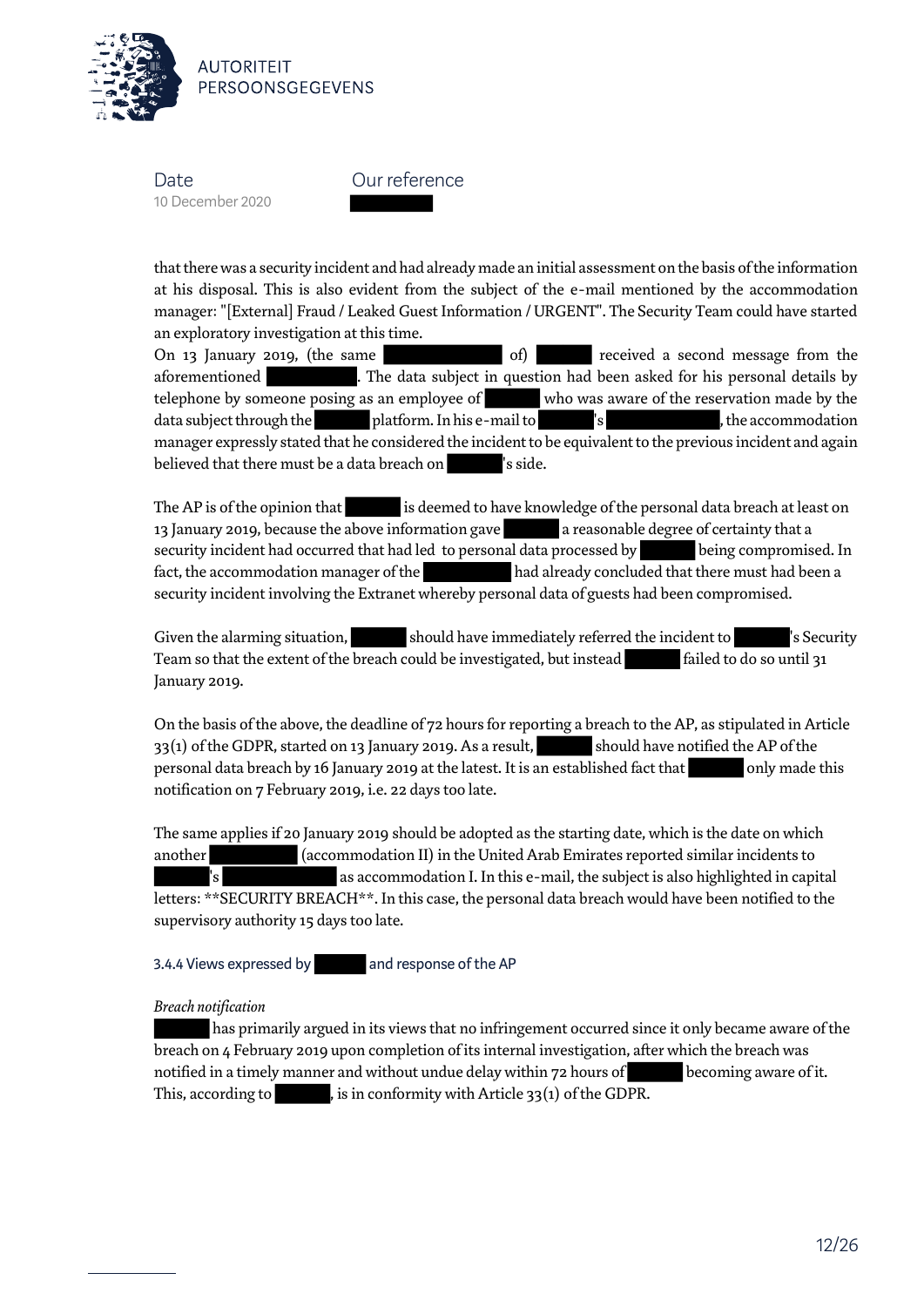

Our reference

The AP does not agree with this viewpoint. As can be seen from the above, the AP has established that became aware of the breach on 13 January 2019. It follows from this that did not notify the personal data breach in accordance with the provisions of Article 33(1) of the GDPR.

#### *Reports by accommodations*

With regard to the message from accommodation I on 9 January 2019, argued when expressing its views that at the time  $^{\prime}$  's considered that there was no reason to forward the report to 's Security Team, because the data subject in question had been contacted by e-mail. states that e-mail addresses in the Extranet are hashed and cannot be extracted. Further argues that the accommodation in question and  $\blacksquare$  's intervalse in its jointly concluded that "it was probably not an incident at ".

With regard to the latter, the AP notes that, in addition to the fact that the views expressed by do not substantiate this, it is established that  $\qquad \qquad$  's did not act in accordance with 's own protocol, which stipulates that any suspicion of an incident must be immediately forwarded to 's Security Team. The AP is of the opinion that, despite the fact that e-mail addresses are hashed in the Extranet, the aforementioned incident should have been forwarded by to the Security Team. After all, the fact that the e-mail in question contained the exact booking details of the data subject and the fact that the booking was made via 's platform should have alerted and prompted him to take further action.

With regard to the incident of 13 January 2019, argued that the induction did not see any direct similarities with the previous incident, which meant that it could not be established with a reasonable degree of certainty that a security incident had occurred at

However, the AP is of the opinion that the fact that the (accommodation manager of the) had already considered that there was an equivalent incident and that the security incident must be in relation to the Extranet, for which is the controller, means that at that time did know with a reasonable degree of certainty - and therefore had become aware - that a personal data breach had occurred. Again in this case the precise booking details of the data subject were known to an unknown third party who falsely pretended to be an employee of **the content of the content of the content** had a reasonable degree of certainty with regard to the security incident in which personal data had been compromised. There was a high degree of certainty that this data had been obtained from a platform used by for its business purposes, since the e-mail correspondence showed that both the and the data subject in question could rule out the possibility that a security incident had occurred on their side.

#### *Breach of internal reporting obligation*

 has further argued that the fact that the procedure for reporting security incidents, where security incidents must be reported by the to the Security Team via the Partner Portal, was infringed by the accommodation in question<sup>17</sup>. According to  $\blacksquare$ , the breach of that obligation to notify and the fact that 's did not immediately forward the incident should not be  $\overline{\phantom{0}}$ 

<sup>17</sup> In this case, the accommodation in the United Arab Emirates.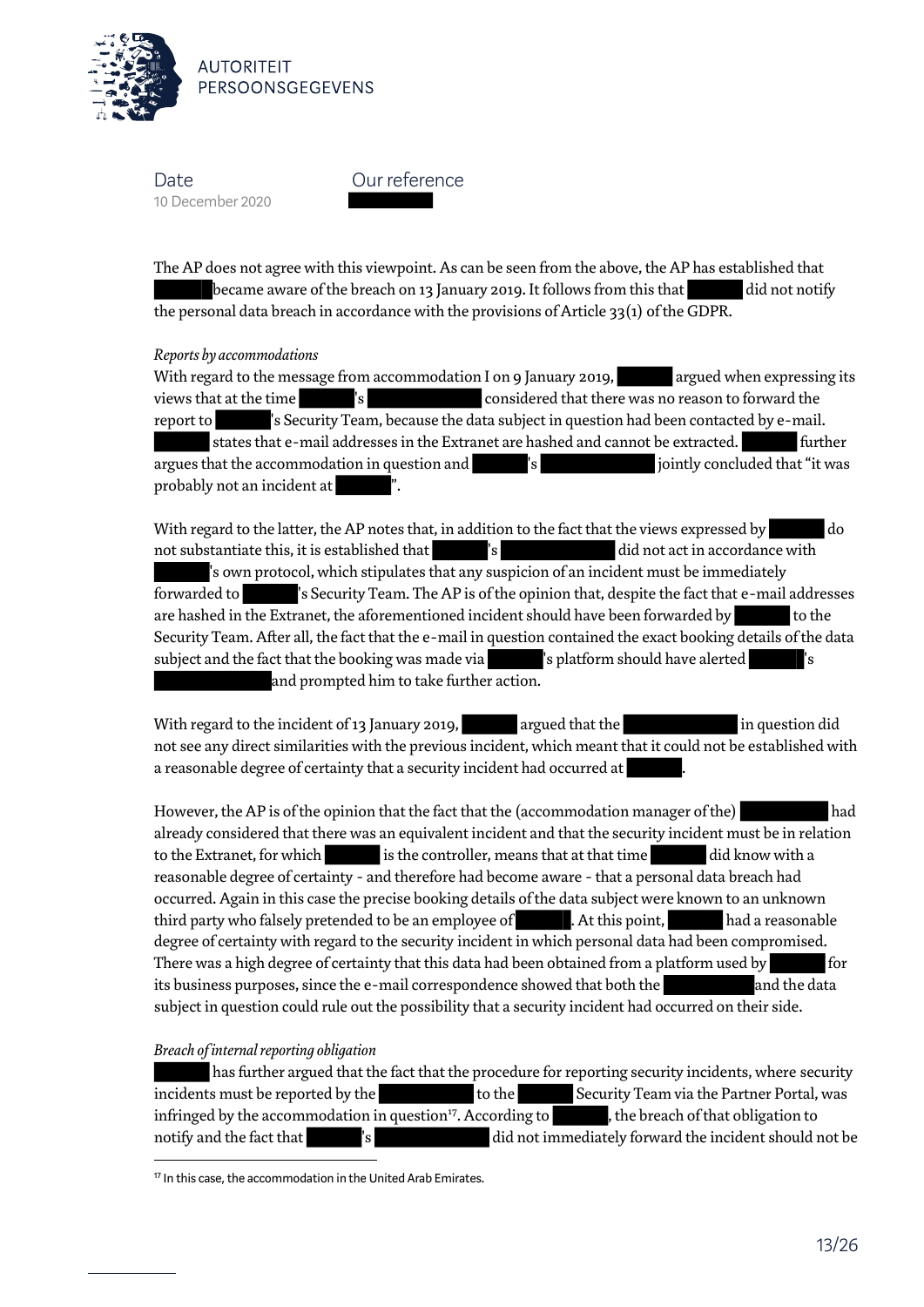

Our reference

held against as a company. also referred to a decision of the Hungarian privacy supervisory authority, which found that negligence on the part of only one part of an organisation could not be invoked against the whole organisation if appropriate measures had been taken.<sup>18</sup>

The AP states that it is of paramount importance that  $\qquad \qquad$ , as the controller, has an obligation to investigate any possible personal data security breach in response to every alarming signal in order to act in a timely manner and in accordance with the provisions of the GDPR. According to the AP, this is separate from any private law agreements that may have made in that respect with a third party, such as, in the present case, the in question. Paragraph 5.1 of the 'Data Incident Response Policy' submitted by also shows that all suspicions of incidents, even if reported to by third party service providers such as  $\qquad \qquad$  , must be immediately forwarded to  $\qquad \qquad$  's Security Team:

*"Prompt Reporting All (suspected) Data Incidents must immediately be reported to the security team ("Security"). This includes Data Incidents notified to from any third party service providers or business partners or other individuals. (…)".* 

Although various data incidents were reported by the accommodations to the on 9, 13 and 20 January 2019, this did not lead to the required reporting of these incidents to the Security Team, as set out in  $\blacksquare'$  is own procedures. While  $\blacksquare'$  s was already aware of the breach on 13 January 2019, the Security Team was only informed on 31 January 2019.

Insofar as has sought to rely on the principle of equality by referring to the decision of the Hungarian supervisory authority, the AP notes that the case in question is not only a breach of an entirely different nature, namely a breach of the confidentiality of personal data by the same organisational unit (of a public body) and not a case of social engineering involving a form of fraud, but also that the AP understands this decision of the supervisory authority differently than as outlined by . The fact that the notification of a breach, as defined in Article 33(1) of the GDPR, was too late in that case because an employee forwarded it too late, was held against the organisation in question by the Hungarian supervisory authority, contrary to what suggests.

#### *Risk to privacy*

 $\overline{\phantom{0}}$ 

 also argued that the investigation report wrongly assumed that there was a risk to privacy without analysing the security measures implemented by with a view to protecting privacy and removing adverse consequences, and gave a number of examples.<sup>19</sup>

<sup>&</sup>lt;sup>18</sup> Fining Decision of the Hungarian National Authority for Data Protection and Freedom of Information dated 21 May 2019, NAIH/2019/3854.

<sup>19</sup> The examples mentioned: if a data breach occurs, this is generally limited to contact details, without e-mail addresses, and reservation dates; credit card details are stored in accordance with PCI DSS standards; customers are informed about social engineering and other forms of fraud; the data subjects were immediately informed and given advice after the data breach was detected and **has indicated that it will compensate all damage suffered.**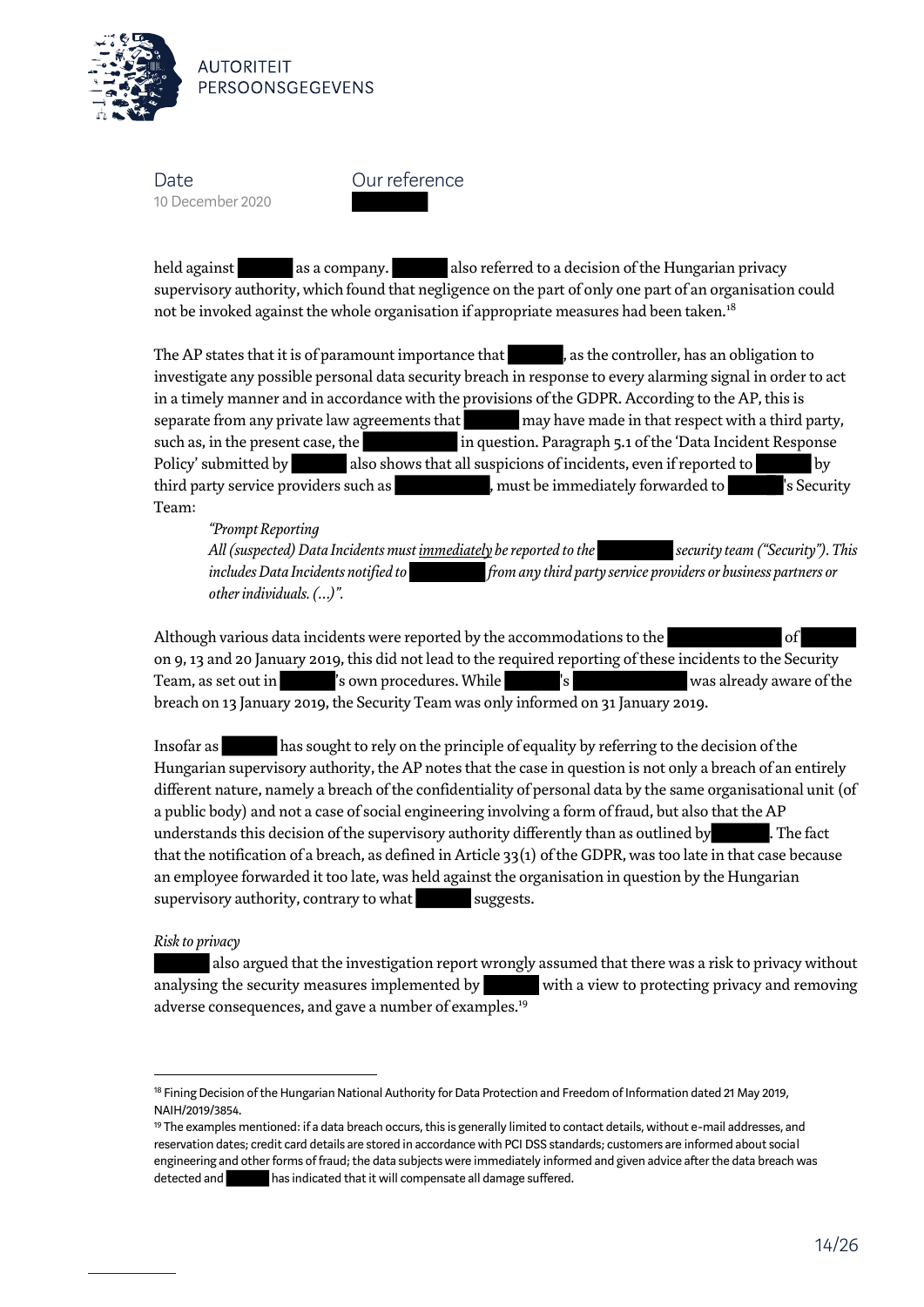

Our reference

The AP does not agree with the latter viewpoint of  $\qquad \qquad .$  At such time as personal data are in the hands of and are accessed by an unauthorised person, as in this case, then there is already a risk to the rights and freedoms of natural persons. This risk has also manifested itself in this case, where data subjects were approached by an unknown third party who unlawfully possessed the personal data of the data subjects. The fact that subsequently undertook to provide compensation for any financial damage does not alter the fact that the personal data ended up in the wrong hands. This does not eliminate the risk of any consequences of the breach.

#### *Notification within 72 hours*

 has also argued that it is not always possible to make a notification within 72 hours, as referred to in Article  $33(1)$  of the GDPR. It can take weeks or months for specialist security teams to connect data points and reach the conclusion that a factual pattern is indeed a data breach that should be notified. Furthermore, it would be wrong and inconsistent with the GDPR for the AP to expect to generally only need three days to conduct an investigation and become aware of a personal data breach. In addition, according to , the WP29 explicitly mentions in its Guidelines that it may take some time for a controller to establish the extent of the breaches and be able to prepare a meaningful notification combining several very similar breaches rather than reporting each breach separately. Finally, argued that the investigation report wrongly concluded that had failed to give a valid reason for the (alleged) infringement of the 72-hour deadline. The notification of 7 February 2019 gives clear reasons, based on 's in-depth investigation, reiterating that 's primary position is that the notification was made within 72 hours of it becoming aware of the personal data breach.

#### The AP considers as follows in this regard.

The AP agrees with the view that an investigation into the scope and precise merits of a breach can take longer than 72 hours. As it is not always possible to have all the necessary information about a breach in order to make a notification that meets all the requirements laid down in Article 33(3) of the GDPR, the option of making a notification in phases has been included in the GDPR. This option is laid down in Article 33(4) of the GDPR. The notification of the breach, however, must take place within the statutory deadline of 72 hours, in accordance with Article 33(1) of the GDPR. As noted in paragraph 3.3.3, it must be considered that became aware of the personal data breach on 13 January 2019. The fact that the breach should have been notified, in accordance with Article 33(1) of the GDPR, was also clear at that time. In this case, waited too long before making the notification required by Article 33(1) of the GDPR. The thorough investigation to which refers in no way justifies the delay of the aforementioned (initial) notification, which therefore constitutes an unreasonable delay within the meaning of Article 33(1) of the GDPR.

*Meaningful notification*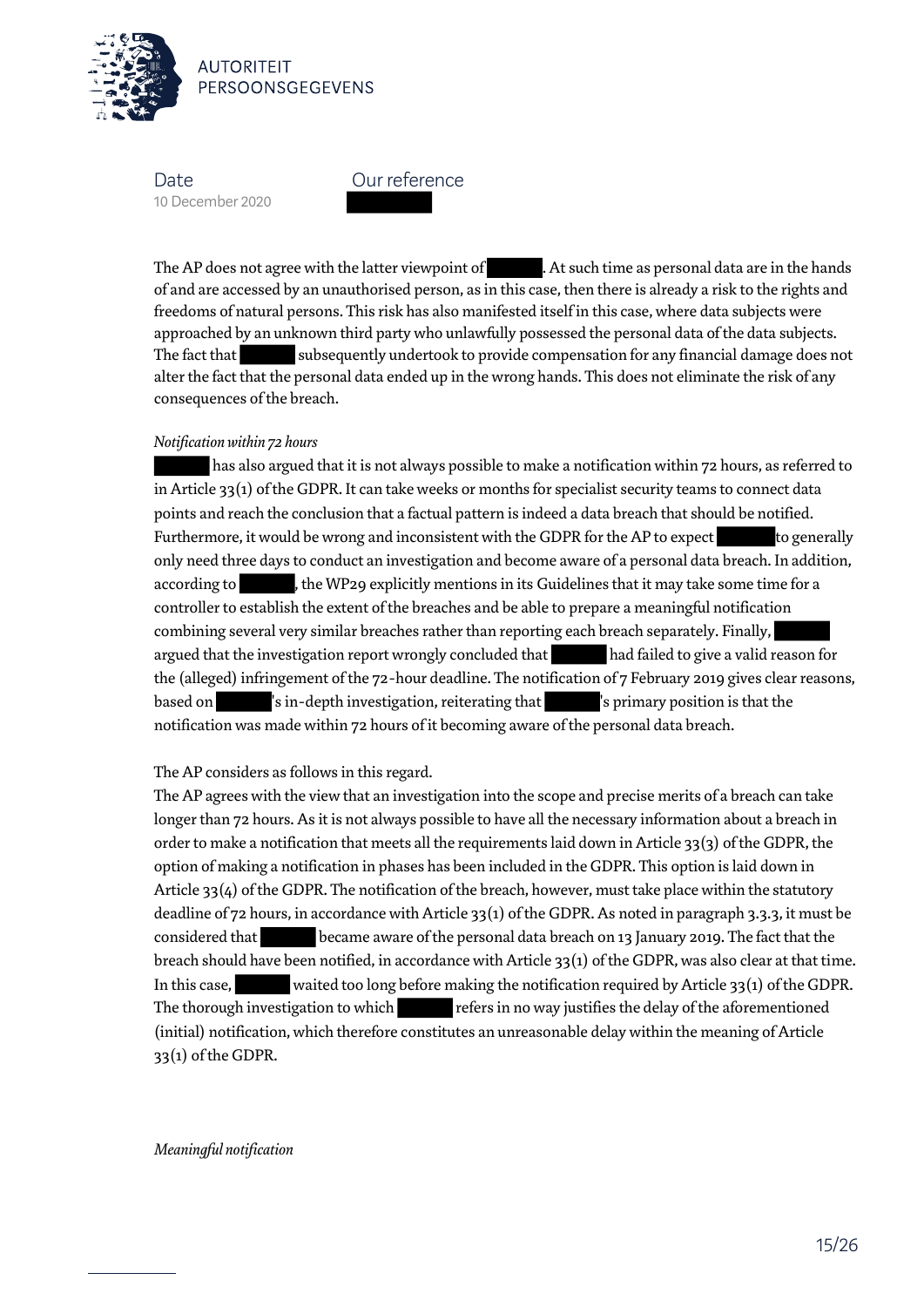

**AUTORITFIT** PERSOONSGEGEVENS

Date 10 December 2020

Our reference

With regard to the allegations made by concerning the preparation of a meaningful notification combining several similar breaches, the AP considers that the issue at stake in the present case is that

 was aware of the breach as early as 13 January 2019 and should have made the notification - initial or otherwise - in a timely manner. The AP does not consider it relevant - in view of what has been considered in paragraph 3.4.3 above - that there are several similar breaches here which, according to , could be packaged into a single meaningful notification.

#### *Justification of the delayed notification*

 has argued that there are no instructions that specify the arguments for justifying a delayed notification except the Guidelines and that the AP cannot apply a new standard retroactively. In addition, the AP could have asked for a clarification of the delay.

The AP considers that there is no question of applying a new standard retroactively. The rules set out in the GDPR are clear on this point: in the case of a personal data breach, the controller shall without undue delay and, where feasible, not later than 72 hours after having become aware of it, notify the personal data breach to the supervisory authority. The Guidelines, in the opinion of the AP, provide guidance on how to comply with the obligation to notify breaches as laid down in the GDPR and cannot therefore be considered as a new standard. For that matter, it is at all times up to the controller to provide adequate reasoning for a notification that cannot be made in a timely manner.

#### *Practical implications of the opinion of the AP*

In the views expressed by  $\qquad \qquad$  , it also stated its concerns about the practical implications of the opinion of the AP in the investigation report.<sup>20</sup> According to , the strict interpretation contained therein means that all potential security incidents where there is a risk of personal data being compromised must be reported within 72 hours and that the Security Team must investigate any complaint received by , irrespective of the manner and content of the complaint. This would impose an unreasonable and unrealistic administrative burden as well as an unreasonable and unrealistic financial burden.<sup>21</sup> 

. If all individual complaints were to be investigated immediately, as advocated by the AP, it would need considerably more manpower than at present. According to , such unreasonable organisational measures, with their disproportionate costs of implementation, run counter to the concept of a duty to protect personal data as defined in Article 32 of the GDPR.

The AP states first and foremost that the GDPR stipulates the obligations that has to meet as a controller. Article 32 of the GDPR requires a data controller to implement appropriate technical and organisational measures to ensure a level of security appropriate to the risk: the ability to detect, address

.

 $\overline{\phantom{0}}$ 

21

<sup>&</sup>lt;sup>20</sup> Paragraph 5 of the views expressed by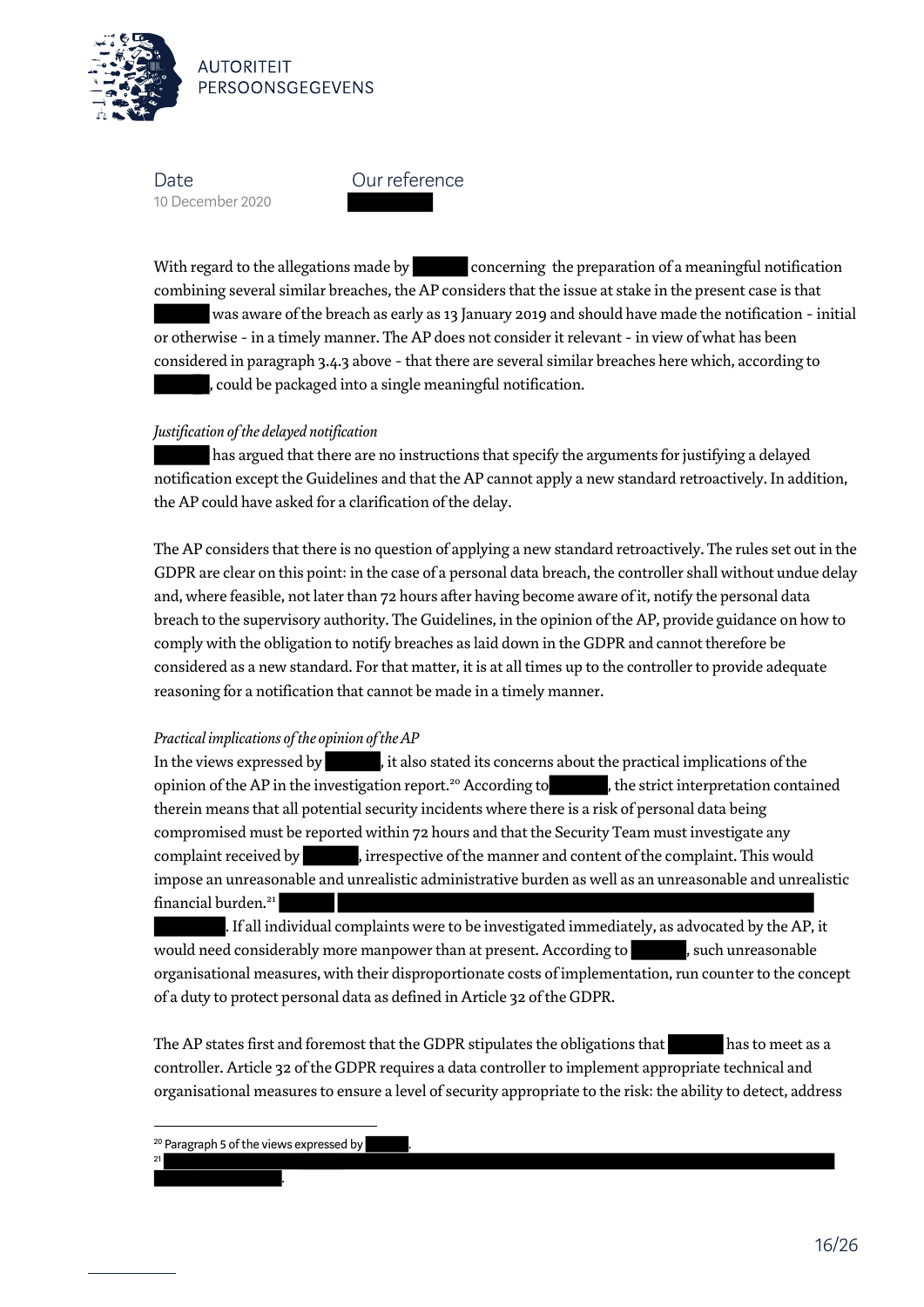

**AUTORITEIT** PERSOONSGEGEVENS

**Date** 10 December 2020



and report a breach in a timely manner should be considered an essential part of these measures.<sup>22</sup> According to the AP, it does not follow from the investigation report that every potential security incident should be reported and every complaint received by should be investigated by the Security Team. As soon as a controller becomes aware of a security incident or has been informed of a possible breach by another source, the controller must investigate whether the breach is subject to notification.<sup>23</sup> It is apparent that has organised its Data Incident Response Policy in such a way that suspicions and reports of alleged security incidents must be immediately forwarded to the Security Team for assessment. In the opinion of the AP, the fact that this did not occur in this case is at the expense and risk of . In this context, the AP once again draws attention to the fact that, on the basis of the various reports from the accommodations, there is virtually no other conclusion that can be reached than that this was a substantial breach that was subject to notification.

#### *Manifest clerical error in the report*

 has argued that paragraph 26 of the investigation report erroneously mentions 2 February 2019 as the date on which 's Security Team recorded its findings, but that this date is not mentioned anywhere else in the documents. The AP has assumed that this is a manifest clerical error, since the documents do not provide any basis for the fact that the Security Team presented its findings on 2 February 2019.

#### *For the sake of completeness*

Although this is not under discussion in this case, has indicated in its expressed views that it attaches considerable importance to data security and immediate action being taken with regard to data breaches. considers that it more than meets, and even exceeds, the expectations set out in Article 34 of the GDPR by informing data subjects about data breaches, even where there is unlikely to be a significant risk to the rights and freedoms of data subjects. The AP welcomes such actions but stresses that this does not release from the other obligations laid down in the GDPR, such as the notification obligation in Article 33(1) of the GDPR.

#### 3.4.5 Conclusion

In view of the above, the AP is of the opinion that infringed Article 33(1) of the GDPR from 16 January 2019 to 6 February 2019, since failed to report the personal data breach to the AP in a timely manner and without undue delay.

l

<sup>22</sup> See Guidelines, p. 14/15.

<sup>23</sup> See the WP29 Guidelines for more details.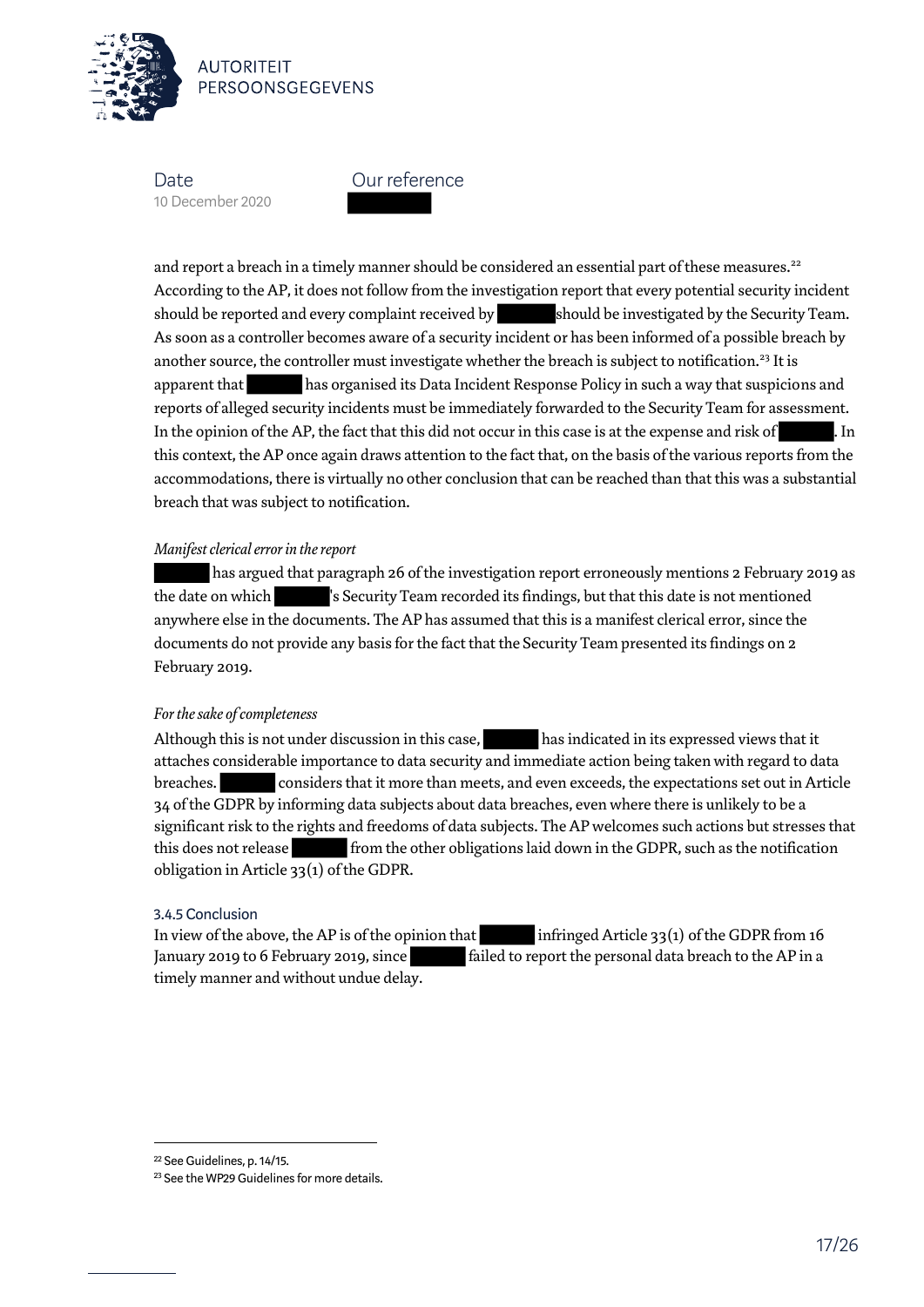

Our reference

# 4. Fine

# 4.1 Introduction

As a result of the breach identified above, the AP makes use of its power to impose a fine on under Article 58(2)(i) and Article 83(4) of the GDPR, read in conjunction with Article 14(3) of the General Data Protection Regulation (Implementation) Act (*Uitvoeringswet Algemene verordening gegevensbescherming*). The AP applies the 2019 Fining Policy Rules for this purpose (hereinafter: Fining Policy Rules).<sup>24</sup>

In the following, the AP will first briefly set out the system of fines, followed by the reasons for the amount of the fine in the present case.

4.2 Fining Policy Rules of the Dutch Data Protection Authority 2019 (hereinafter: 2019 Fining Policy Rules)

Pursuant to Article 58(2), preamble and under (i) and Article 83(4) of the GDPR, read in conjunction with Article 14(3) of the General Data Protection Regulation (Implementation) Act (*Uitvoeringswet Algemene verordening gegevensbescherming*), the AP is authorised to impose an administrative fine on up to € 10,000,000 or up to 2% of the total worldwide annual sales volume in the preceding business year, whichever figure is higher, in the event of an infringement of Article 33(1) of the GDPR.

The AP has adopted Fining Policy Rules for the interpretation of the aforementioned power to impose an administrative fine, including the determination of the amount thereof.<sup>25</sup>

Pursuant to Article 2(2.1) of the 2019 Fining Policy Rules, the provisions in respect of which the AP may impose an administrative fine of up to € 10,000,000 or, in the case of a company, up to 2% of its total worldwide annual sales volume in the preceding business year, whichever figure is the higher, are classified in Appendix 1 into categories I, II or III.

In Appendix 1, Article 33(1) of the GDPR is classified into category III.

Pursuant to Article 2(2.3) of the Fining Policy Rules, the AP sets the basic fine for category III offences within the following fine range:  $\epsilon$  300,000 and  $\epsilon$  750,000 and a basic fine of  $\epsilon$  525,000.

Pursuant to Article 6, the AP determines the amount of the fine by adjusting the amount of the basic fine either upwards (up to the maximum in the fine range associated with a breach category) or downwards (to the minimum in that range). The basic fine will be increased or decreased depending on the extent to which the factors referred to in Article 7 give cause to do so.

l

<sup>24</sup> Government Gazette 2019, 14586, 14 March 2019.

<sup>25</sup> Government Gazette 2019, 14586, 14 March 2019.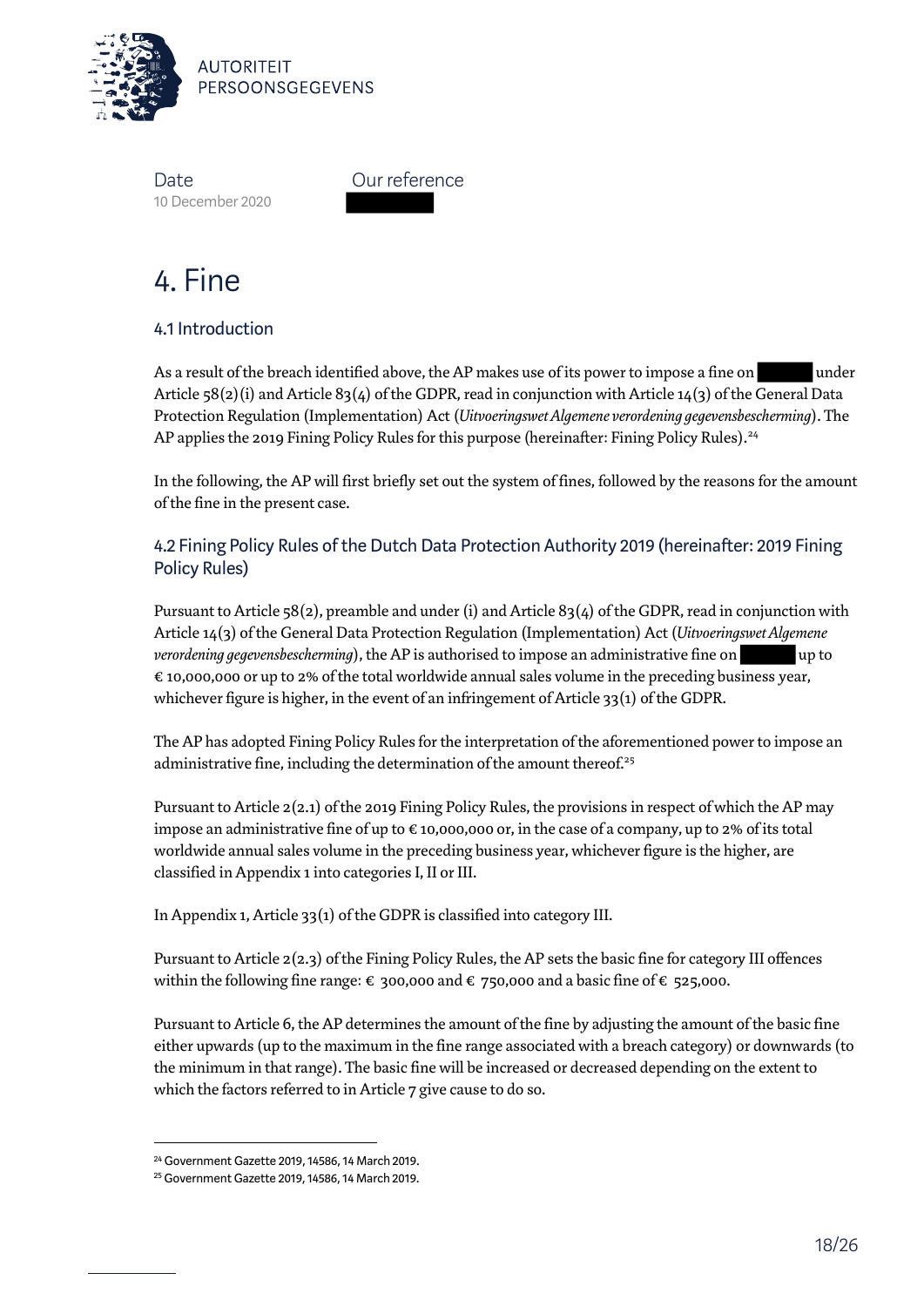

Our reference

Pursuant to Article 7, without prejudice to Articles 3:4 and 5:46 of the General Administrative Law Act (*Algemene wet bestuursrecht*), the AP takes into account the factors derived from Article 83(2) of the GDPR in the Policy Rules referred to under (a) to (k):

a. the nature, gravity and duration of the infringement taking into account the nature scope or purpose of the processing concerned as well as the number of data subjects affected and the level of damage suffered by them;

b. the intentional or negligent character of the infringement;

c. any action taken by the controller [...] to mitigate the damage suffered by data subjects;

d. the degree of responsibility of the controller [...] taking into account technical and organisational measures implemented by them pursuant to Articles 25 and 32;

e. any relevant previous infringements by the controller [...];

f. the degree of cooperation with the supervisory authority, in order to remedy the infringement and mitigate the possible adverse effects of the infringement;

g. the categories of personal data affected by the infringement;

h. the manner in which the infringement became known to the supervisory authority, in particular whether, and if so to what extent, the controller [...] notified the infringement;

i. where measures referred to in Article 58(2) have previously been ordered against the controller [...] concerned with regard to the same subject-matter, compliance with those measures;

j. adherence to approved codes of conduct pursuant to Article 40 or approved certification mechanisms pursuant to Article 42; and

k. any other aggravating or mitigating factor applicable to the circumstances of the case, such as financial benefits gained, or losses avoided, directly or indirectly, from the infringement.

Pursuant to Article 9 of the 2019 Fining Policy Rules, the AP is obliged to take the financial circumstances of the offender into account when setting the fine where appropriate. In the event of reduced or insufficient capacity of the offender, the AP may further moderate the fine to be imposed if, after application of Article 8.1 of the Fining Policy Rules, setting a fine within the fine range of the next lower category would, in its opinion, nevertheless result in a disproportionately high fine.

# 4.3 Amount of the fine

#### 4.3.1. Nature, gravity and duration of the breach

Pursuant to Article 7, preamble and under a, of the Fining Policy Rules, the AP shall take the nature, gravity and duration of the breach into account. In assessing this, the AP shall take into account the nature, scope or purpose of the processing as well as the number of data subjects affected and the extent of the damage suffered by them.

The protection of natural persons with regard to the processing of personal data is a fundamental right. Pursuant to Article 8(1) of the Charter of Fundamental Rights of the European Union (*Handvest van de grondrechten van de Europese Unie*) and Article 16(1) of the Treaty on the Functioning of the European Union (*Verdrag betreffende de werking van de Europese Unie*), everyone has the right to the protection of their personal data. The principles and rules relating to the protection of natural persons with regard to the processing of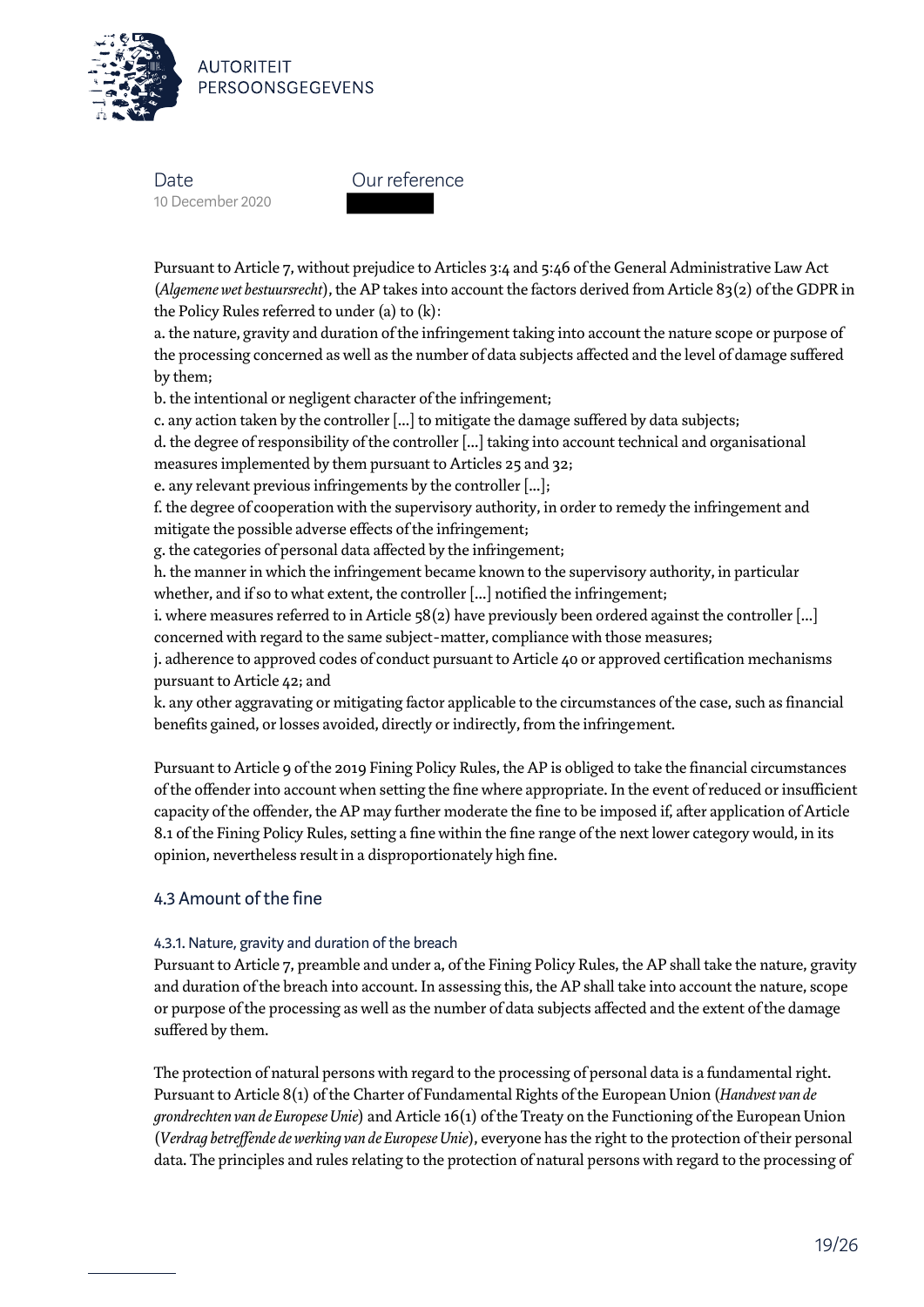

**AUTORITFIT** PERSOONSGEGEVENS

**Date** 10 December 2020

Our reference

their personal data must comply with their fundamental rights and freedoms, in particular their right to the protection of personal data. The purpose of the GDPR is to contribute to the creation of an area of freedom, security and justice and an economic union, as well as to economic and social progress, the strengthening and convergence of economies within the internal market and the well-being of natural persons. The processing of personal data must be designed to serve mankind. The right to the protection of personal data is not an absolute right, but must be considered in relation to its function in society and weighed against other fundamental rights in accordance with the principle of proportionality. Any processing of personal data must be proper and lawful. Personal data must be adequate, relevant and limited to what is necessary for the purposes for which they are processed. Personal data must be processed in a manner that ensures appropriate security and confidentiality of that data, including to prevent unauthorised access to or use of personal data and the equipment used for processing.

Notification of breaches should be seen as a means of improving compliance with the rules on the protection of personal data. If a personal data breach takes place or has taken place, it may result in bodily, material or immaterial harm to natural persons or any other economic or social harm to the person concerned. Therefore, as soon as the controller becomes aware of a personal data breach, it should notify the supervisory authority of the personal data breach without undue delay and, if possible, within 72 hours. This will enable the supervisory authority to carry out its tasks and powers properly, as laid down in the GDPR.

 not only failed to notify the personal data breach without delay, it also failed to do so on several occasions, i.e. on 9, 13 and 20 January 2019, when immediate action should have been expected and which resulted in a (very) undue delay in notifying the AP. Furthermore, instead of making a notification in phases, it has been shown that deliberately chose to conduct an in-depth investigation before making the required notification to the supervisory authority. This is not in line with the rules laid down in the GDPR.

The investigation carried out by 's Security Team revealed that 4,109 people may have been affected. These were hotel guests, who had booked hotel accommodation at 40 different accommodations through the platform. By committing social engineering fraud, unauthorised third parties acquired credit card details as well as name and address details and details of hotel reservations. These are sensitive data which, in the hands of unauthorised persons, can lead to financial loss or other harm.

In view of the nature of the personal data, the amount of the personal data, the number of data subjects affected, the duration of the infringement and the importance of notifying the supervisory authority in a timely manner within 72 hours, the AP considers that this is a serious infringement but sees no reason to increase or decrease the basic amount of the fine.

#### 4.3.2 Intentional or negligent character of the infringement(culpability)

Pursuant to Article 5:46(2) of the General Administrative Law Act (*Algemene wet bestuursrecht*), when imposing an administrative fine, the AP should take into account the extent to which the offender is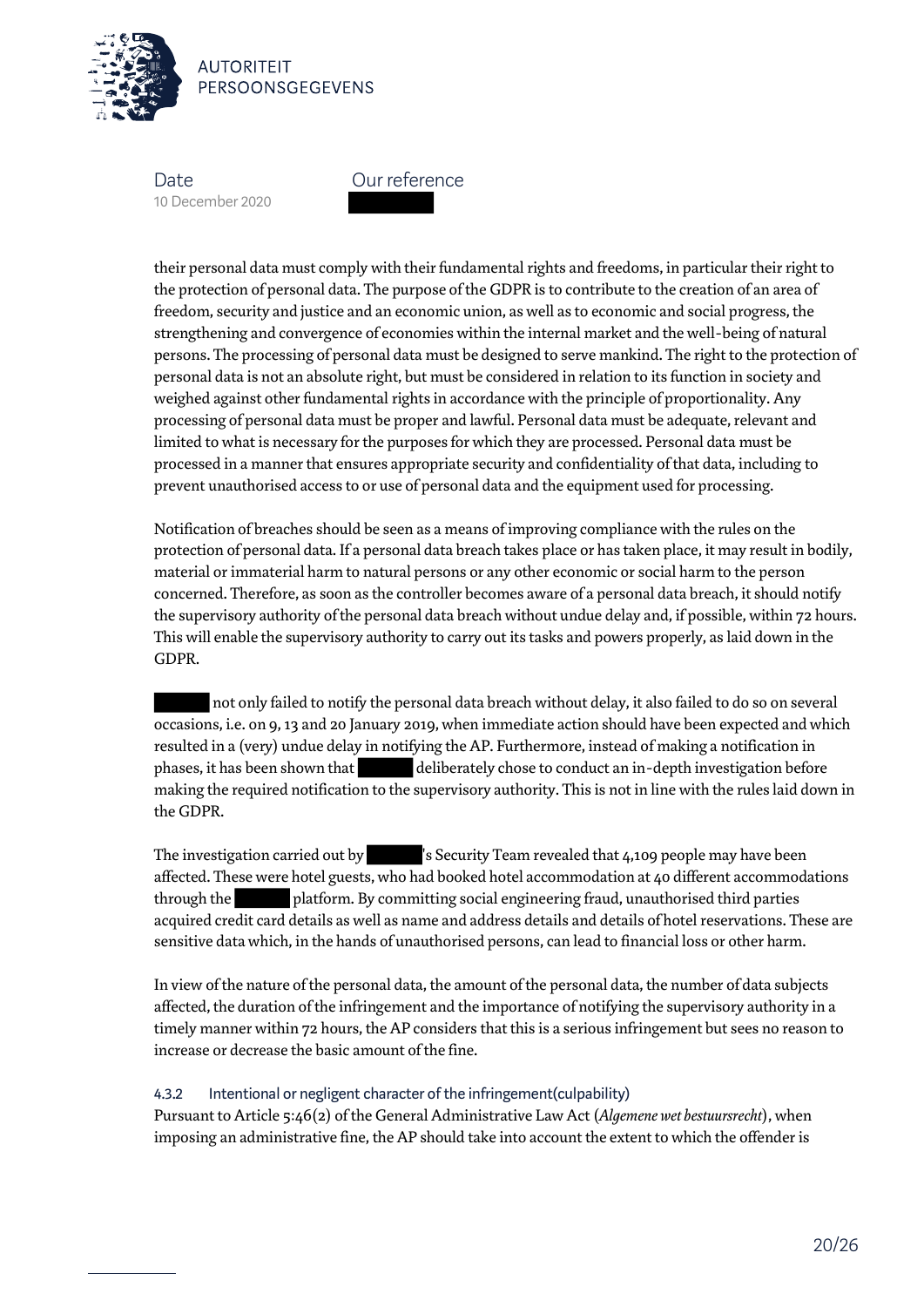

Our reference

culpable. Pursuant to Article 7(b) of the 2019 Fining Policy Rules, the AP should take into account the intentional or negligent character of the infringement.

Article 33(1) of the GDPR stipulates that a personal data breach must be notified without undue delay and, where feasible, not later than 72 hours after the controller has become aware of it. The obligation to notify has been in effect in the Netherlands since 1 January 2016, when this standard was introduced in the Personal Data Protection Act (*Wet bescherming persoonsgegevens*).<sup>26</sup>

Given that a party to which a certain standard applies, such as in this case, is deemed to have knowledge of the applicable laws and regulations, the AP takes the view that market parties have their own responsibility to comply with the law. <sup>27</sup>

The AP has also provided market parties with ample information about the applicable laws and regulations, so that it can be assumed that was familiar with them. In addition, the notification obligation with regard to data breaches has been widely reported in the media.

In the opinion of AP it should have been sufficiently clear to from the legal framework set out above in conjunction with the applicable WP29 Guidelines, which could have taken note of prior to the breach, that it should have notified the AP of the breach in a timely manner and without undue delay, but in any event no later than 72 hours after 13 January 2019. In addition, the notification to the AP could have been made on a conditional basis and the notification could have been supplemented afterwards. This option is expressly provided for in the GDPR.

If had any doubts about the scope of the notification obligation, a professional and multinational market operator such as can be expected to properly obtain information about the restrictions to which its conduct is subject, also according to established case law, in order to adjust its conduct to the scope of that obligation from the outset.<sup>28</sup>

In the opinion of the AP, as an independent party having rights and obligations, cannot exculpate itself from the fact that a state of the state of the state of the state of the state of the state of the stat stipulates that any suspicion of an incident must be immediately forwarded to the Security Team for assessment. This is attributable to

 reported the breach 22 days too late. The AP considers this to be culpable. However, the AP sees no reason to increase or decrease the basic amount of the fine under Article 7(b) of the 2019 Fining Policy Rules.

#### 4.3.3 Actions taken to mitigate the damage suffered

 $\overline{\phantom{0}}$ 

Pursuant to Article 7(c) of the 2019 Fining Policy Rules, the AP is required to take into account any action taken by the controller to mitigate the damage suffered by the data subjects.

<sup>&</sup>lt;sup>26</sup> Article 34a(1) of the Personal Data Protection Act (Wet bescherming persoonsgegevens).

<sup>27</sup> Cf. Trade and Industry Appeals Tribunal 25 June 2013, ECLI:NL:CBB:2013:4, grounds 2.3, Trade and Industry Appeals Tribunal 25 January 2017, ECLI:NL:CBB:2017:14, grounds 5.2, Trade and Industry Appeals Tribunal 8 March 2017, ECLI:NL:CBB:2017:91, grounds 6. <sup>28</sup> Cf. Trade and Industry Appeals Tribunal 22 February 2012, ECLI:NL:CBB:2012:BV6713, grounds 4.3, Trade and Industry Appeals Tribunal 19 September 2016, ECLI:NL:CBB:2016:290, grounds 8.6., Trade and Industry Appeals Tribunal 19 September 2016, ECLI:NL:CBB:2016:372, grounds 6.3.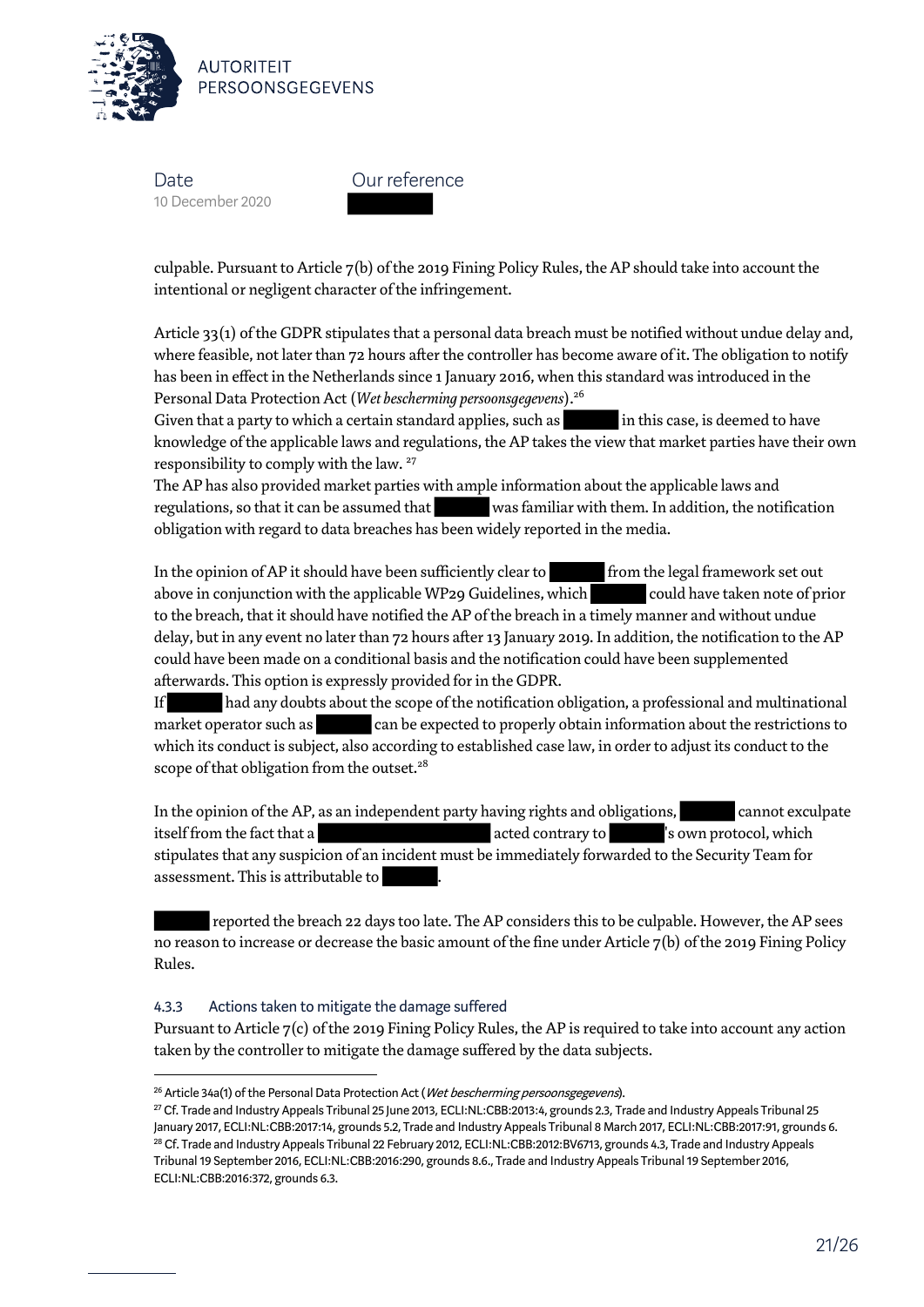

Our reference

In the views expressed by , it has put forward several specific remedial actions in order to limit possible damage to the data subjects. For example, has informed and advised the data subjects about taking measures to reduce the damage. has also declared itself willing to compensate any damages (suffered or to be suffered) by the data subjects. Finally, immediately informed the affected accommodations and placed warnings on the platform.

The AP is of the opinion that, although failed to report the breach to the supervisory authority in a timely manner, it is to 's credit that it has taken the above measures and declared itself willing to compensate any damages. The fact that ultimately acted expeditiously in this respect, which most likely limited the detrimental impact on the data subjects, is taken into account by the AP in determining the level of the fine.

In view of the actions taken by  $\begin{bmatrix} 1 & 1 \\ 2 & 3 \end{bmatrix}$  to mitigate the damage of the data subjects resulting from the breach, the AP sees reason to reduce the basic amount of the fine by € 50,000 in accordance with Article 7(c) of the 2019 Fining Policy Rules.

#### 4.3.4 Other circumstances

Furthermore, the AP does not see any reason to increase or decrease the basic amount of the fine on the basis of other circumstances, as referred to in Article 7 of the 2019 Fining Policy Rules, insofar as applicable in the present case.

In view of the factors mentioned in Article 7 of the GDPR, the AP sets the amount of the fine for the infringement of Article 33(1) of the GDPR at  $\epsilon$  475,000.

#### 4.3.5 Viewpoint of and response of the AP

With regard to the imposition of an administrative fine, in the views expressed by it primarily argued that the imposition of an administrative fine would not be proportionate. In this respect, referred to fines imposed by the Lithuanian, Hungarian and Hamburg authorities for infringements of Article 33(1) of the GDPR.<sup>29</sup> takes the viewpoint that, within the framework of the idea of harmonisation, the same fines should be imposed for similar offences within Europe.

At present, no common principles for the calculation of fines have been agreed at European level. Consequently, the AP independently applies its own Fining Policy Rules for the calculation of fines. In addition, the AP is assessing this case on its own merits and thus according to the specific facts and circumstances of the case. It goes without saying that these are different in each case and therefore not comparable with each other. Finally, the fine decisions of other privacy supervisory authorities as expounded by in its views, were not reached on the basis of the consistency mechanism, as laid down in Article 60 of the GDPR, and the AP is therefore not bound by those decisions and is not bound to impose a fine of an equal amount in the present case.

 $\overline{\phantom{0}}$ 

<sup>&</sup>lt;sup>29</sup> Paragraph 9.2(a) of the views expressed by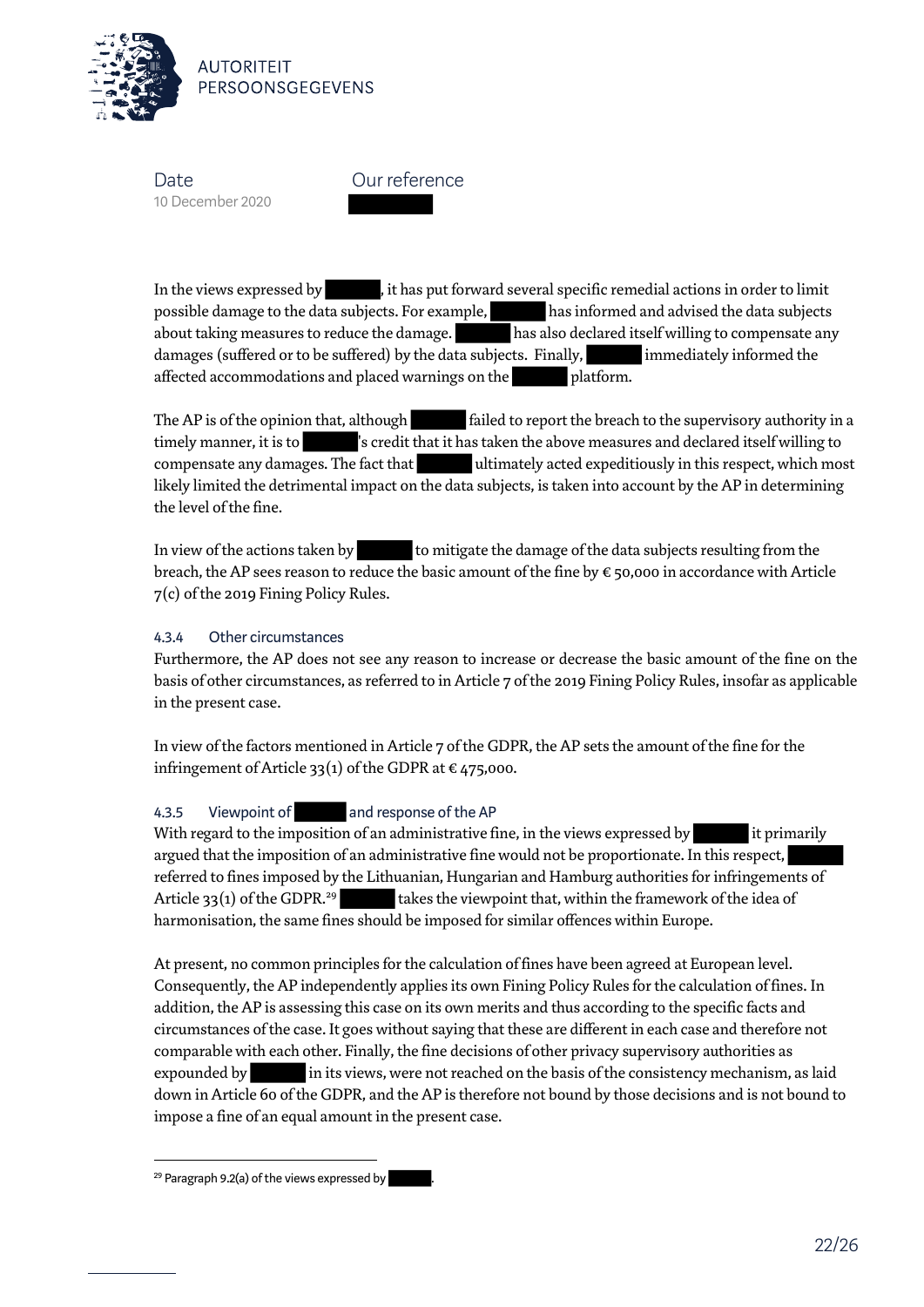

Our reference

 also argued that, in the absence of clear guidelines from the AP and the European Data Protection Board (*Europees Comité voor Gegevensbescherming*) in respect of the reasons for a delay in reporting a data breach, the imposition of an administrative fine would violate the *lex certa* principle.

The AP also does not agree with this viewpoint of and refers to what has been considered in paragraphs 3.4.4 and 4.3.2 of this decision.

Finally, argued as a second alternative that if the AP nevertheless decides to impose a fine, it should be reduced to the lowest fine in category II in accordance with Article 6 in conjunction with Article 8.1 of the Fine Policy Rules.

With regard to the nature, gravity and duration of the infringement, has briefly argued that the preventive and corrective measures taken by have limited both the number of people affected and the extent of the damage.

However, with reference to paragraph 4.3.1, the AP sees no reason to refrain from imposing an administrative fine or to reduce the amount of the fine.

With regard to the intentional or negligent character of the infringement, has argued that the breach is not the result of any intention or negligence on the part of and refers to the technical and organisational measures taken to prevent social engineering incidents and to limit the consequences.

The AP rejects this viewpoint. As stated in paragraph 4.3.2, the AP is of the opinion that negligence is attributable to . The AP sees no reason to increase or decrease the basic amount of the fine.

With regard to the measures taken to limit the damage, and argues that the technical and organisational measures it has taken are appropriate and may even exceed the requirements of the GDPR.

As discussed in paragraph 4.3.3 above, the AP considers this as a reason to reduce the basic amount of the fine.

With regard to the degree of responsibility given the technical and organisational measures taken by , in accordance with Articles 25 and 32 of the GDPR, has argued that its systems and organisation are designed in such a way that the principles of data protection can be effectively implemented, reiterating that, given the measures taken and the nature of the incident, cannot be held liable for the data breach and the alleged infringement.

The AP does not share this viewpoint. A professional party such as may be expected to be fully aware of and comply with the standards applicable to it, also given the nature and extent of the processing. As previously considered in paragraph 4.3.2 of this decision, is fully responsible for the infringement. Consequently, the AP does not see any reason to reduce the fine in this case either.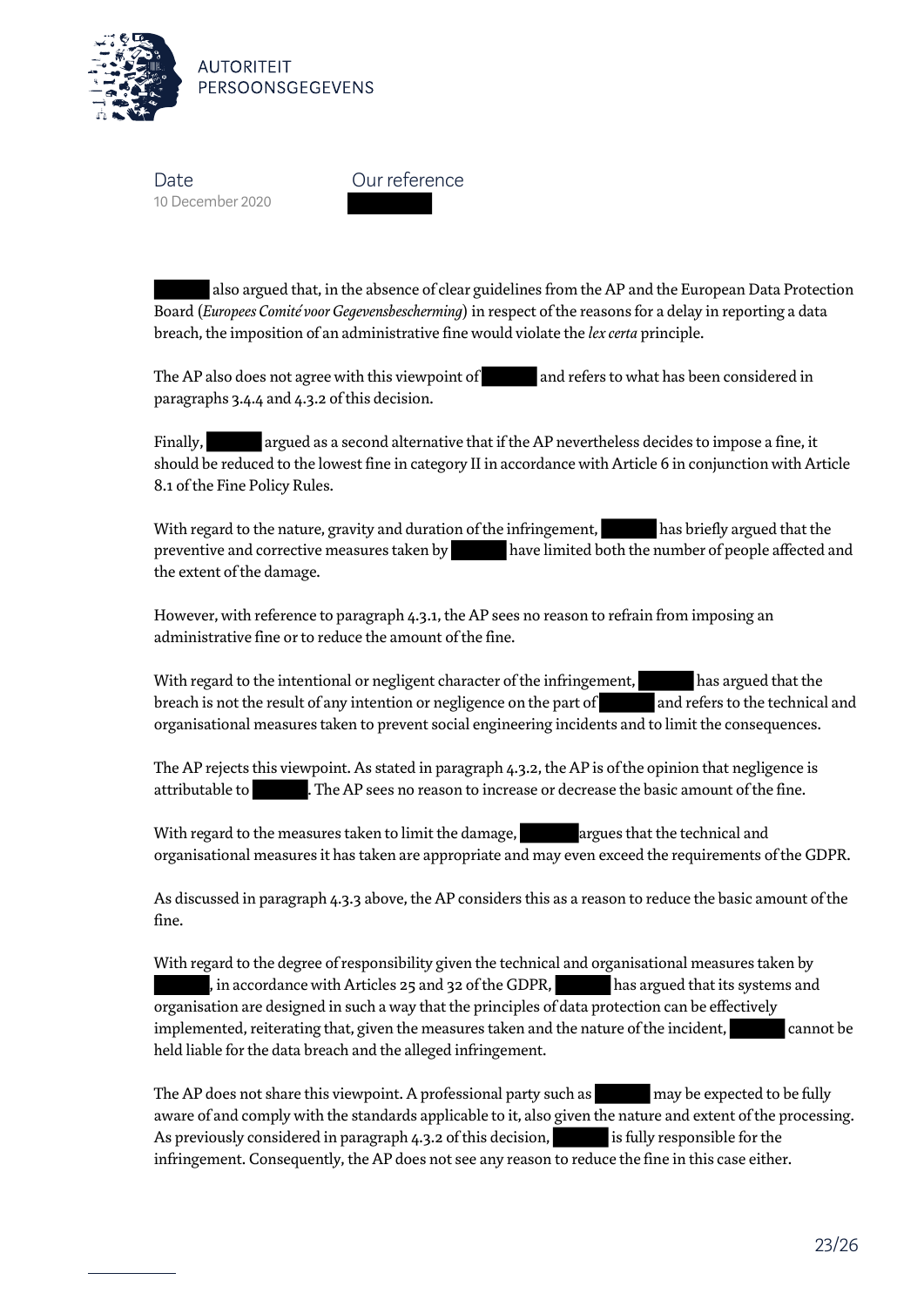

.

Our reference

With regard to previous relevant breaches of the GDPR, has argued that it had not previously received a notice from the AP regarding alleged breaches of Article 33(1) of the GDPR.

The AP fails to understand why this viewpoint of should lead to a reduction in the basic amount of the fine. The fact that the AP has not previously sent a notice to regarding an identical offence does not lead to a reduction in the amount of the fine.

With regard to the cooperation between and the AP to remedy the alleged infringement and mitigate its possible adverse effects, has argued that it fully cooperated with the AP by answering all questions in a timely manner and that if the AP had asked for an explanation for the delay in the notification then this explanation would have been given.

The AP sees no reason to reduce the amount of the fine in this regard. The AP considers that cooperation has not gone beyond its legal obligation to comply with Article 33(1) of the GDPR. did not cooperate with the AP in any special way.

With regard to the other factors, has briefly argued that the personal data does not fall under special categories of personal data or belong to a vulnerable group of persons, that has been fully transparent to the data subjects and that it notified the AP of the data breach itself. Finally, has argued that if it had notified the AP earlier, this would not have led to any other action on 's part or to further reduction of the risks to the privacy of the data subjects. According to , none of the data subjects suffered any damage at all as a result of the timing of the notification.

Again, the AP does not agree with the views expressed by **.** Despite the fact that, as far as we know, the breach did not affect any special personal data, that independently informed those concerned and that the (financial) consequences were limited for the data subjects, the AP sees no reason to further reduce the amount of the fine because of the seriousness of the infringement and search post sculpability. The AP refers to paragraphs 4.3.1 and 4.3.2 for its reasoning.

#### 4.3.6 Proportionality and maximum legal fine

Finally, on the basis of the principle of proportionality laid down in Articles 3:4 and 5:46 of the General Administrative Law Act (*Algemene wet bestuursrecht*), the AP assesses whether the application of its policy for determining the level of the fine would lead to a disproportionate outcome in view of the circumstances of the specific case. The application of the principle of proportionality, according to the 2019 Fining Policy Rules, means that the AP must take into account the financial circumstances of the offender where appropriate when setting the fine.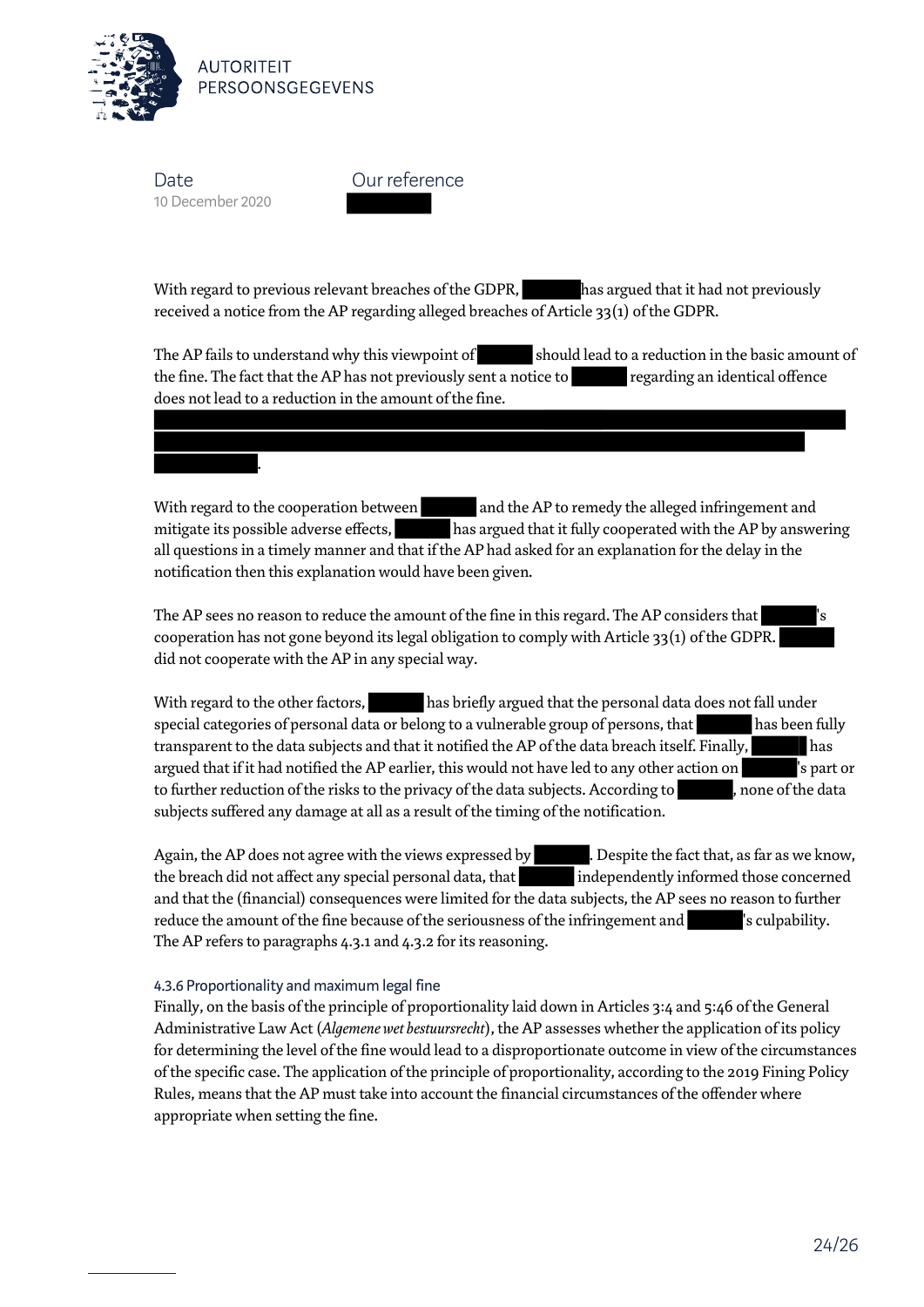

Our reference

In light of all the above considerations, the AP considers that the level of the fine to be imposed does not lead to a disproportionate outcome. In addition, this decision has been taken by means of the consistency mechanism provided for in the GDPR. The other European supervisory authorities involved have endorsed the assessment of the AP.

Given its financial position, the AP sees no reason to assume that would not be able to bear a fine of € 475,000.

4.4 Conclusion

The AP sets the total amount of the fine at  $\epsilon$  475,000.

# 5. Operative part

#### Fine

AP imposes an administrative fine of € **475,000** (in words: four hundred and seventy-five thousand euros) on for the infringement of Article 33(1) of the GDPR.<sup>30</sup>

Yours sincerely, Dutch Data Protection Authority

Remedy clause

l

If you do not agree with this decision, you can submit a notice of objection, either electronically or on paper, to the Dutch Data Protection Authority within six weeks of the date on which the decision was sent digitally or on paper.

The submission of an objection suspends the operation of the decision imposing the administrative fine, pursuant to Article 38 of the General Data Protection Regulation (Implementation) Act (*Uitvoeringswet Algemene verordening gegevensbescherming*).

To submit an objection digitally, se[e www.autoriteitpersoonsgegevens.nl,](http://www.autoriteitpersoonsgegevens.nl/) under the heading Objection to a decision, which is at the bottom of the page under the heading Contact with the Personal Data Authority.

<sup>&</sup>lt;sup>30</sup> The AP will hand over the aforementioned claim to the Central Judicial Collection Agency (*Centraal Justitieel Incassobureau*).